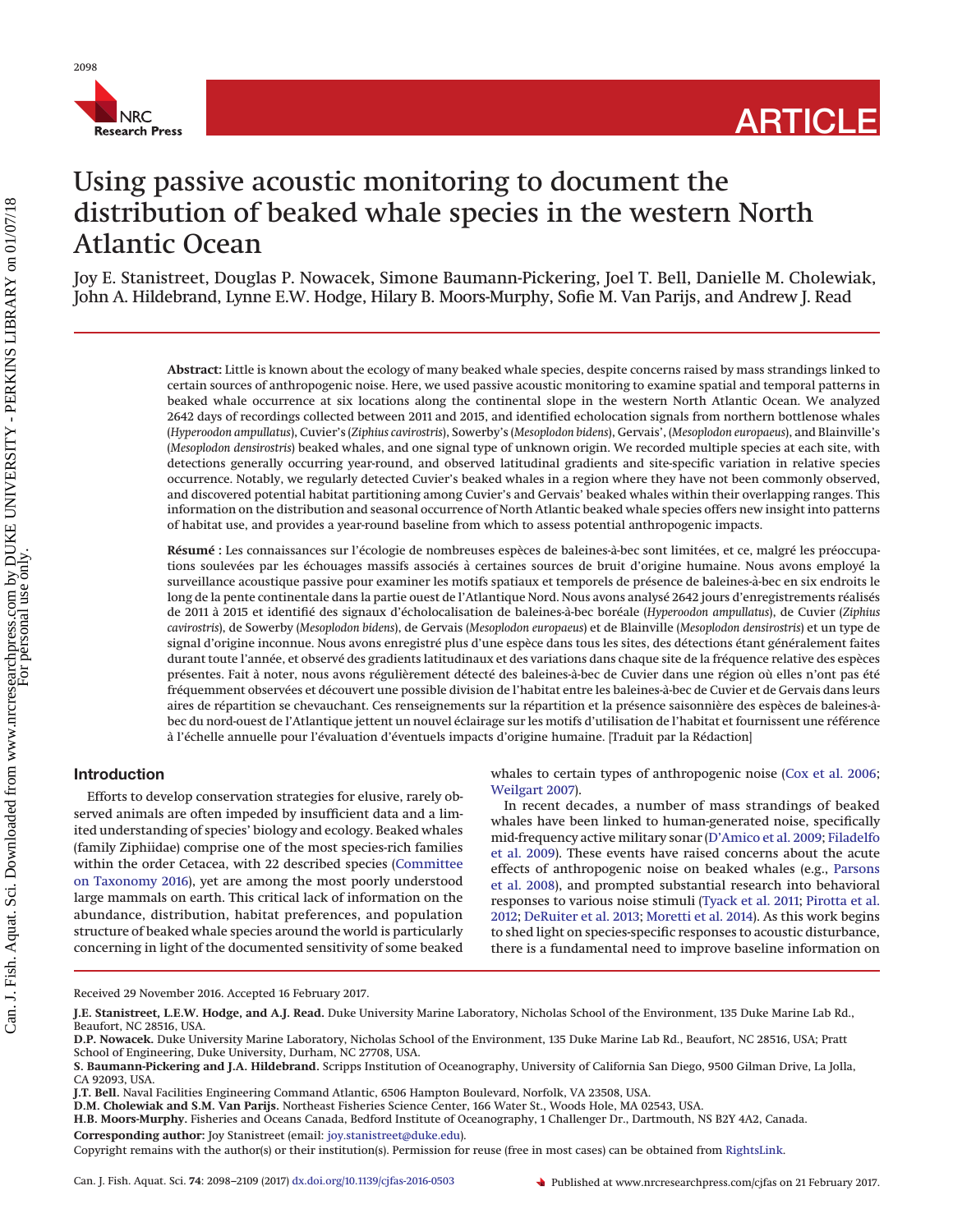the spatiotemporal occurrence of beaked whale species, particularly in regions where potentially harmful noise exposure is likely to occur [\(Weilgart 2007\)](#page-11-0).

Traditional survey methods based on direct visual observation can be ineffective for assessing the abundance and distribution of rare or elusive species, particularly in remote or inaccessible habitats and across broad geographic regions [\(Thompson 2004\)](#page-11-2). Among cetaceans, beaked whales present a particular observational challenge. Distributed throughout the world's oceans, they primarily inhabit deep waters along and beyond continental shelf edges, and perform lengthy foraging dives to prey on deepwater squid and fish [\(Mead 2009\)](#page-10-8). These dives can last more than an hour and exceed 1000 m in depth, with surfacing intervals as short as a few minutes (e.g., [Baird et al. 2006;](#page-10-9) [Tyack et al. 2006\)](#page-11-3). Due to their offshore habitat and deep-diving behavior, beaked whales are notoriously difficult to observe from ships and aircraft, and sighting rates are often further constrained by weather and sea state. [Barlow \(2015\)](#page-10-10) estimated that the probability of sighting beaked whales along a transect line during standard vessel-based surveys declines exponentially with increasing sea state, and may be lower than 0.2 in the conditions most commonly encountered offshore. Even in good survey conditions, the cryptic surface behavior and similar morphology of species, particularly in the genus *Mesoplodon,* make it difficult to identify animals to the species level [\(MacLeod et al. 2006;](#page-10-11) [Pitman 2009\)](#page-10-12).

In most species, the position of erupted teeth in adult males can be used as an identifying characteristic, but females and younger individuals lack this distinguishing feature. As a result, many beaked whale sightings are reported only to the genus or family level. The scarcity of beaked whale observations with confirmed species identifications has commonly led to the aggregation of data by genus, family, or larger ecological guild to increase statistical power in habitat modeling analyses [\(Waring et al. 2001;](#page-11-4) [Davis](#page-10-13) [et al. 2002;](#page-10-13) [Ferguson et al. 2006;](#page-10-14) [Roberts et al. 2016\)](#page-10-15) and abundance estimation [\(Waring et al. 2014\)](#page-11-5). However, there is evidence that beaked whales occupy ecological niches that are distinct from other deep-diving odontocetes, and that individual beaked whale species exhibit fine-scale habitat partitioning within overlapping ranges [\(Schick et al. 2011\)](#page-11-6).

Understanding the basic ecology and distribution of individual species is an important step toward effectively managing their populations and mitigating the effects of anthropogenic disturbance. Passive acoustic monitoring (PAM) with autonomous, seafloor-mounted recording instruments is uniquely suited to gathering species-specific information on beaked whales over long time scales. Like other odontocetes, beaked whales use echolocation to find prey in the deep ocean environment; studies employing acoustic recording tags on beaked whales have revealed that they consistently produce echolocation clicks while performing deep foraging dives, typically throughout much of the dive duration (e.g., [Tyack et al. 2006\)](#page-11-3). Many beaked whale species produce stereotypical echolocation clicks with unique temporal and spectral characteristics, and recent studies have made important progress in describing and attributing these click types to specific species [\(Baumann-Pickering et al. 2013\)](#page-10-16). These advances, combined with innovations in recording technology that allow the collection of broadband acoustic recordings over long deployment periods, have facilitated the use of PAM to effectively study the spatiotemporal occurrence of beaked whale species (e.g., [Baumann-Pickering et al. 2014\)](#page-10-17). PAM systems are not dependent on weather conditions and are a particularly useful method for monitoring remote regions and obtaining year-round data on species presence.

In the western North Atlantic, there are growing concerns about the effects of anthropogenic ocean noise on cetaceans, including noise generated by heavy shipping traffic along the eastern seaboard of the United States and Canada, naval training exercises employing mid- and high-frequency active sonar and explosives, and the exploration and development of offshore energy resources involving the use of seismic airguns. Six beaked whale species in three genera are known to inhabit this region: Cuvier's beaked whale (*Ziphius cavirostris*), the northern bottlenose whale (*Hyperoodon ampullatus*), Sowerby's beaked whale (*Mesoplodon bidens*), Blainville's beaked whale (*Mesoplodon densirostris*), Gervais' beaked whale (*Mesoplodon europaeus*), and True's beaked whale (*Mesoplodon mirus*). The geographic ranges of these species have been described in a preliminary manner, based substantially on stranding records [\(Macleod 2000;](#page-10-18) [MacLeod et al. 2006\)](#page-10-11), but their distribution and seasonality remain poorly understood, particularly for species in the genus *Mesoplodon*.

In this paper, we use multi-year PAM data to describe spatiotemporal patterns in beaked whale species occurrence along the continental slope in the western North Atlantic. Our objectives are to expand knowledge of the distribution of beaked whale species along the shelf edge and to generate baseline data on year-round species occurrence to inform future monitoring and mitigation efforts in this region.

# **Methods**

## **Acoustic data collection**

We collected high-frequency passive acoustic recordings between August 2011 and May 2015 at six sites in the western North Atlantic Ocean [\(Table 1;](#page-2-0) [Fig. 1\)](#page-2-1). The study region extended from Florida, USA to Nova Scotia, Canada, with recording sites located at ocean depths ranging from 800 to 1800 m. All sites were situated along the continental slope, with the northernmost site located inside the Gully, a large undersea canyon at the eastern edge of the Scotian Shelf.

At each site, we deployed either a High-frequency Acoustic Recording Package (HARP; [Wiggins and Hildebrand 2007\)](#page-11-7) or an Autonomous Multi-channel Acoustic Recorder (AMAR; JASCO Applied Sciences) to collect passive acoustic recordings. Both instruments are autonomous, bottom-mounted, archival systems that include an omni-directional hydrophone suspended approximately 12– 55 m above the seafloor, and on-board electronics and hard drives for data storage. Each HARP was equipped with an ITC–1042 (International Transducer Corporation, Santa Barbara, California) sensor with a flat (±2 dB) sensitivity of -200 dB re V·µPa<sup>-1</sup> from 10 Hz to 100 kHz, connected to a custom built preamplifier board and bandpass filter [\(Wiggins and Hildebrand 2007\)](#page-11-7). We corrected for the calibrated system response during analysis. Each AMAR was equipped with a GeoSpectrum M8 hydrophone with a nominal frequency response of –164 dB re V·µPa<sup>-1</sup> from 20 Hz to 170 kHz.

The data included in this paper were collected under the auspices of multiple long-term PAM projects with varying research objectives; as a result, there was variation in the sampling rates and recording schedules used, as well as in the timing and duration of instrument deployments [\(Table 1\)](#page-2-0). Most of the recordings were collected at sampling rates of 200 kHz and above, providing a recording bandwidth of at least 10 Hz – 100 kHz, sufficient for detecting all known beaked whale signal types, which have peak frequencies between 16 kHz and approximately 70 kHz. The only exception was the first year of recordings from the mid-Gully site (MGL), which were collected at a sampling rate of 128 kHz, adequate for detecting all but one beaked whale signal type, which is higher in frequency (energy mainly between 65–70 kHz). This click type is attributed to Sowerby's beaked whale, and was not included in our analysis of the first year of recordings from MGL. During each HARP deployment, recordings were made either continuously or on a 50% duty cycle, while the AMARs were programmed to record at lower duty cycles due to limitations in data storage capacity (see [Table 1](#page-2-0) for details on each duty-cycled recording schedule). We analyzed all recording days for which data were available across a full 24 h period, and excluded partial recording days at the start and end of each deployment.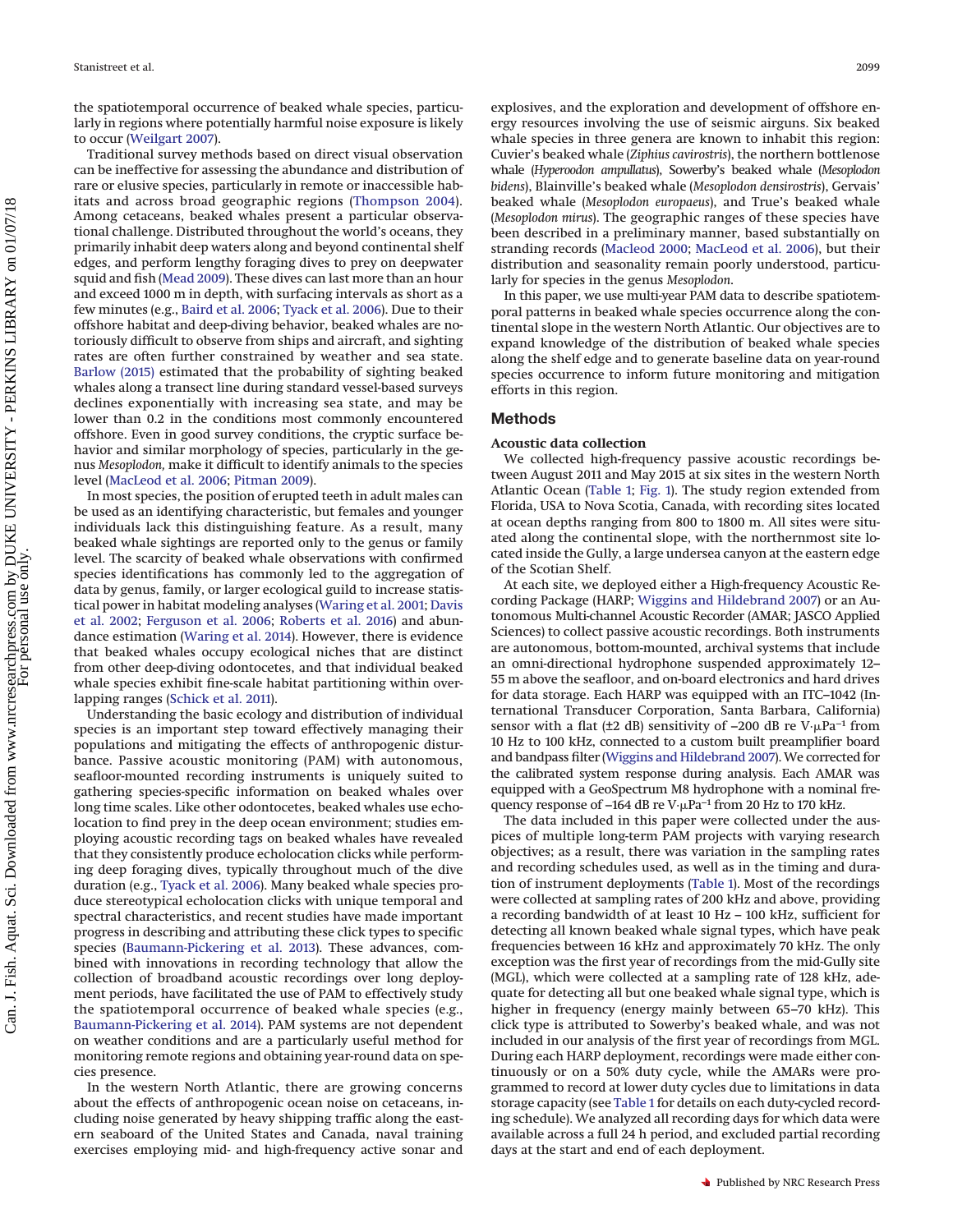<span id="page-2-0"></span>**Table 1.** Summary of passive acoustic monitoring (PAM) effort along the continental slope in the western North Atlantic between 2011 and 2015.

| <b>Site</b>          | Location                   | Instrument<br>type <sup>a</sup> | Depth<br>(m) | Recording dates             | No. of<br>recording<br>days | Duty cycle $^b$<br>$(mm:ss)$ $(\%)$ | Sampling<br>rate (kHz) |
|----------------------|----------------------------|---------------------------------|--------------|-----------------------------|-----------------------------|-------------------------------------|------------------------|
| Mid-Gully (MGL)      | $43.87^{\circ}$ N, 58.92°W | AMAR                            | 1780         | 12 Oct. 2012 - 10 Apr. 2013 | 179                         | 2:00, 15:00(13%)                    | 128                    |
|                      |                            |                                 | 1580         | 8 May 2013 - 25 Sept. 2013  | 140                         | 2:00, 15:00 (13%)                   | 128                    |
|                      |                            |                                 | 1525         | 15 Nov. 2013 – 6 Apr. 2014  | 141                         | 2:10, 20:00(11%)                    | 375                    |
|                      |                            |                                 | 1615         | 3 May 2014 - 26 Sept. 2014  | 145                         | 2:10, 20:00 (11%)                   | 375                    |
| Georges Bank (GBK)   | 40.29°N, $67.72^{\circ}$ W | AMAR                            | 800          | 27 Jul. 2014 - 26 May 2015  | 304                         | $2:40, 30:00(9\%)$                  | 250                    |
| Norfolk Canyon (NFC) | 37.16°N, 74.47°W           | <b>HARP</b>                     | 980          | 20 Jun. 2014 - 4 Apr. 2015  | 289                         | Continuous (100%)                   | 200                    |
| Cape Hatteras (HAT)  | 35.34°N, 74.85°W           | <b>HARP</b>                     | 950          | 16 Mar. 2012 - 10 Apr. 2012 | 26                          | Continuous (100%)                   | 200                    |
|                      |                            |                                 | 970          | 10 Oct. 2012 - 30 Apr. 2013 | 203                         | Continuous (100%)                   | 200                    |
|                      |                            |                                 | 970          | 30 May 2013 - 14 Mar. 2014  | 289                         | Continuous (100%)                   | 200                    |
|                      |                            |                                 | 850          | 9 May 2014 - 10 Dec. 2014   | 216                         | Continuous (100%)                   | 200                    |
| Onslow Bay (ONB)     | 33.78°N, 75.93°W           | <b>HARP</b>                     | 950          | 19 Aug. 2011 - 30 Nov. 2011 | 104                         | 5:00, 10:00 (50%)                   | 200                    |
|                      |                            |                                 | 915          | 14 Jul. 2012 - 1 Oct. 2012  | 80                          | 5:00, 10:00 (50%)                   | 200                    |
|                      |                            |                                 | 850          | 25 Oct. 2012 - 29 Jun. 2013 | 248                         | 5:00, 10:00 (50%)                   | 200                    |
| Jacksonville (JAX)   | 30.15°N, 79.77°W           | <b>HARP</b>                     | 800          | 24 Aug. 2014 - 28 May 2015  | 278                         | Continuous (100%)                   | 200                    |

*a*Autonomous Multi-channel Acoustic Recorder (AMAR) or High-frequency Acoustic Recording Package (HARP).

*b*Duty cycle is calculated as the duration of the recording period (first value) divided by the cycle period (second value) in minutes and seconds and is additionally summarized by the percent recording time, shown in parentheses.

<span id="page-2-1"></span>**Fig. 1.** Locations of passive acoustic recording sites along the continental slope in the western North Atlantic Ocean. Bathymetry data source: General Bathymetric Chart of the Oceans [\(GEBCO 2008\)](#page-10-19).



## **Detection and classification of beaked whale signals**

To detect and classify beaked whale echolocation signals, we used a multi-step approach based on the methods described in [Baumann-Pickering et al. \(2013\).](#page-10-16) We performed all signal processing using the custom software program Triton [\(Wiggins and](#page-11-7) [Hildebrand 2007\)](#page-11-7) and custom-written MATLAB (Mathworks, Inc., Natick, Massachusetts) routines. First, we applied an automated detection algorithm to identify and extract individual echolocation clicks within each data set (see [Soldevilla et al. 2008;](#page-11-8) [Roch](#page-11-9) [et al. 2015\)](#page-11-9). Next, we applied a band-pass filter to each extracted signal, calculated spectra using 2.56 ms of Hann-windowed data centered on the click, and measured signal parameters including: peak and center frequencies, bandwidth, duration, signal-to-noise ratio, and inter-click-interval (ICI) between consecutive detections [\(Baumann-Pickering et al. 2013\)](#page-10-16). To separate beaked whale clicks from other odontocete clicks, we applied a set of criteria based on spectral and temporal characteristics. Compared with echolocation clicks produced by other odontocetes, beaked whale echolocation clicks produced during the search phase of foraging dives are typically characterized by longer durations, consistent ICIs, and a frequency upsweep [\(Baumann-Pickering et al. 2013\)](#page-10-16). We considered detected clicks to be potential beaked whale signals if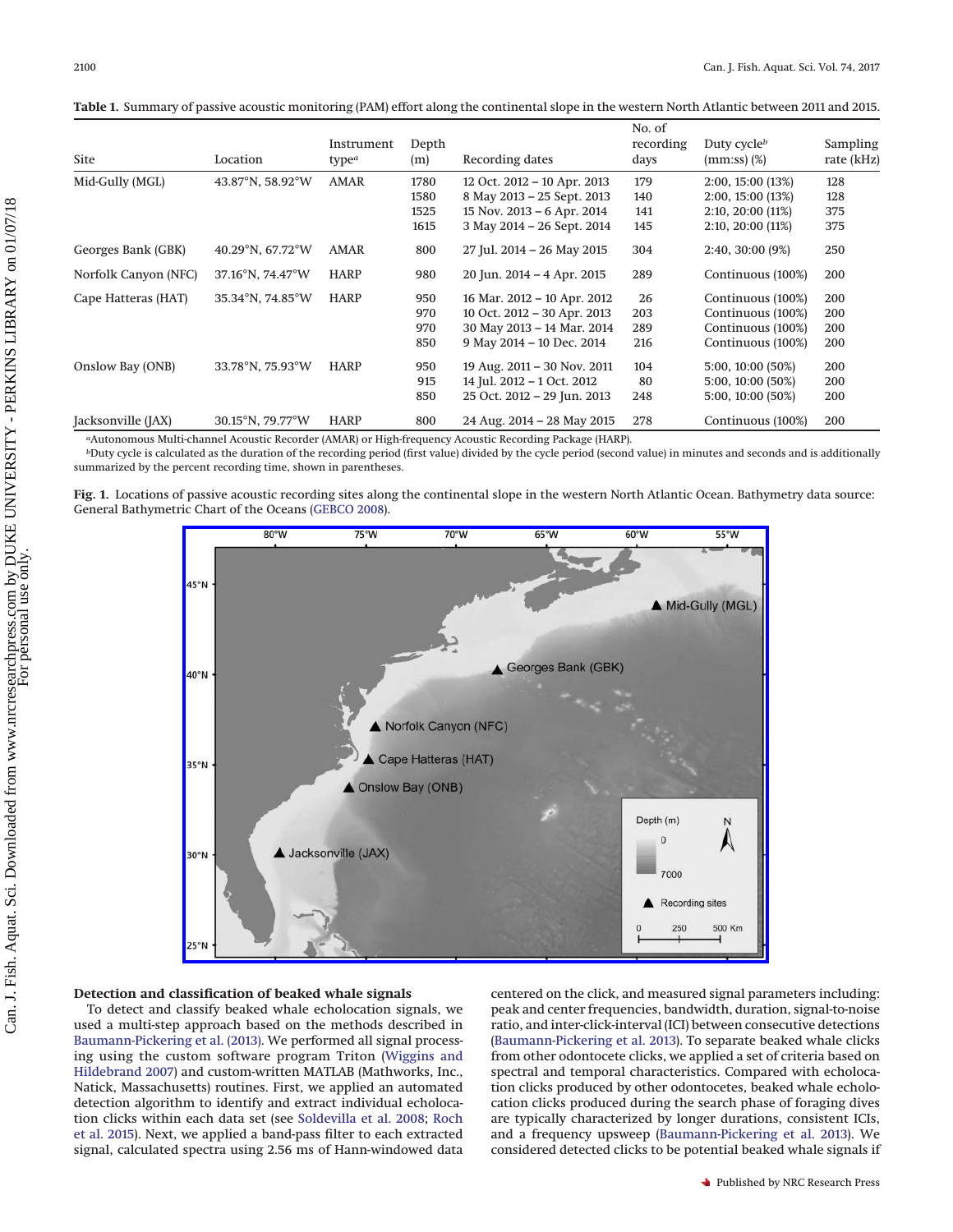they exhibited peak and center frequencies above thresholds of at least 32 and 25 kHz, respectively, durations of at least 0.355 ms, and frequency upsweeps with a sweep rate of at least 23 kHz·ms−1 (as in [Baumann-Pickering et al. 2016\)](#page-10-20). We then applied a set of duration-based criteria, requiring the waveform envelope of each click to increase over the first 0.1 ms and to remain above a 50% energy threshold for a duration of at least 0.1 ms for the click to be considered a potential beaked whale click. Detection criteria were applied in a consistent manner across all data sets, except for the peak and center frequency thresholds, which we reduced to 23 kHz during analysis of MGL recordings to ensure optimal detection of northern bottlenose whale clicks, which are lower in frequency than the other beaked whale signals recorded. While there are few existing records of northern bottlenose whales south of the Scotian Shelf [\(Wimmer and Whitehead 2004\)](#page-11-10), we acknowledge that the frequency thresholds we initially applied may have resulted in the omission of northern bottlenose whale clicks by the detection system at the other recording sites, and we address this possibility in our discussion of the results.

For data sets comprised of continuous recordings, we grouped all potential beaked whale clicks into detection events based on the timing of their occurrence, defining a detection event as all potential beaked whale clicks separated by a gap of no more than 5 min between consecutive detections. In the case of duty-cycled recordings, we defined a detection event as all potential beaked whale clicks occurring within a single data file corresponding to the 2–5 min "on" period of the recording cycle. For each detection event, an experienced analyst (author JES) reviewed summary figures displaying histograms of peak frequency and ICI, a concatenated spectrogram of all clicks in the event, and a plot of mean click spectra overlaid on spectral templates of known beaked whale echolocation signal types (as per [Baumann-Pickering et al.](#page-10-16) [2013\)](#page-10-16). After examining these figures and browsing waveforms and spectrograms of individual clicks, the analyst assigned one or more species classifications to each detection event, or marked the event as a false detection. All detection events that did not have clear, unambiguous characteristics of beaked whale clicks were marked as false detections likely produced by other odontocetes, and these detections were excluded from the analysis. Among the remaining detection events, most consisted of clicks produced by a single beaked whale species; however, overlapping detections of multiple beaked whale species also occurred and were identified as such.

This multistep detection process has been extensively evaluated in previous studies and the rate of missed detections estimated to be approximately 5% [\(Baumann-Pickering et al. 2016\)](#page-10-20). We spotchecked the detection results for each of our data sets by visually examining long term spectral averages (LTSAs; [Wiggins and](#page-11-7) [Hildebrand 2007\)](#page-11-7) and spectrograms. We noted a few instances where the automated detection process failed to detect visible beaked whale clicks in the presence of strong background noise; however, beaked whale clicks that were not initially apparent during visual examination of LTSAs were also detected by the automated system, notably when they occurred amid intense bouts of echolocation from other odontocetes, a common occurrence at some of our recording sites. We were therefore not able to precisely characterize detector performance, but we considered the automated detection method comparable to or slightly better than manual analysis of LTSAs for estimating hourly and daily presence of beaked whale clicks, based on substantive qualitative comparisons of our detection results with LTSAs and spectrograms. Since the final step of this process involved manual review and classification of each detected event, we were able to largely eliminate false detections of non-beaked whale clicks. Classification decisions were made by an experienced analyst (author JES), and detections of unidentified or poorly known click types were reviewed by additional co-authors (SBP, HMM, DMC). We took a conservative approach to this analysis, excluding all detection events that could not be confidently identified to the level of species or recognized signal type, and our results should therefore be considered a minimum estimate of the presence of each beaked whale species or signal type at each recording site.

#### **Analysis of spatial and temporal patterns**

To examine spatial patterns in beaked whale acoustic presence across recording sites, we binned the manually classified beaked whale click events into daily presence or absence of each species. We compared species occurrence across sites by expressing the number of days each species was detected at each site as a percent of the number of recording days available. In addition, we compared the relative occurrence of species within each site by determining the percent of total daily beaked whale detections at each site attributed to each species. We performed these comparisons at the level of daily presence rather than on finer temporal scales to reduce potential bias in detection rates that may result from comparing data collected using different duty-cycled recording schedules. A detailed analysis of the effects of using duty-cycled recording schedules to detect different beaked whale species was performed by [Stanistreet et al. \(2016\)](#page-11-11) using similar data sets, and we discuss these potential biases in our results.

To examine temporal patterns across months and years within each recording site, we binned detections of each beaked whale species into hourly presence and calculated the percent of hours per week with detections. For duty-cycled data, hourly presence was determined based on the recording periods that occurred within each hour of the day. For weeks of the year with more than 1 year of data available, we also calculated the mean percent of hours with detections, averaged across all monitoring years, and plotted the weekly mean along with the minimum and maximum values to illustrate the range of interannual variation. To examine temporal patterns on diel time scales, we plotted counts of species presence for each hour of the day, pooled across all recording days at each site. To compare hourly presence between day and night light regimes, we divided each calendar day into night and day diel periods based on local sunrise and sunset times. We calculated the proportion of hours within each diel period with detections of each species, to account for variation in the length of diel periods across different latitudes and seasons, and used a nonparametric Mann–Whitney *U* test to test for differences in beaked whale presence during day and night. We performed this test for each species at each site, as well as for each species pooled across all sites with detections. We also examined plots of the percent of diel period hours per week with detections to identify any seasonal changes in diel behavior that were not apparent when data were pooled across all recording days.

# **Results**

#### **Beaked whale echolocation signals**

We identified six different beaked whale click types within the recordings [\(Fig. 2\)](#page-4-0). Four of these were consistent with signals produced by northern bottlenose whales [\(Fig. 2A\)](#page-4-0) [\(Wahlberg et al.](#page-11-12) [2011\)](#page-11-12), Cuvier's beaked whales [\(Fig. 2B\)](#page-4-0) [\(Zimmer et al. 2005\)](#page-11-13), Blainville's beaked whales [\(Fig. 2C\)](#page-4-0) [\(Johnson et al. 2004\)](#page-10-21), and Gervais' beaked whales [\(Fig. 2D\)](#page-4-0) [\(Gillespie et al. 2009\)](#page-10-22). The remaining two click types did not closely match any beaked whale signals previously described in the literature. However, we posit that one of these unknown click types is produced by Sowerby's beaked whales [\(Fig. 2E\)](#page-4-0), based on similarities in frequency content and ICI to a small sample of high-frequency clicks recorded in a visuallyconfirmed encounter with Sowerby's beaked whales by [Cholewiak](#page-10-23) [et al. \(2013\).](#page-10-23) This presumed species identification is further supported by the geographic occurrence of the click type, which matches the described range of the species [\(MacLeod et al. 2006;](#page-10-11) [Waring et al. 2015\)](#page-11-14). In particular, these clicks were frequently detected in the Gully, where Sowerby's beaked whales and north-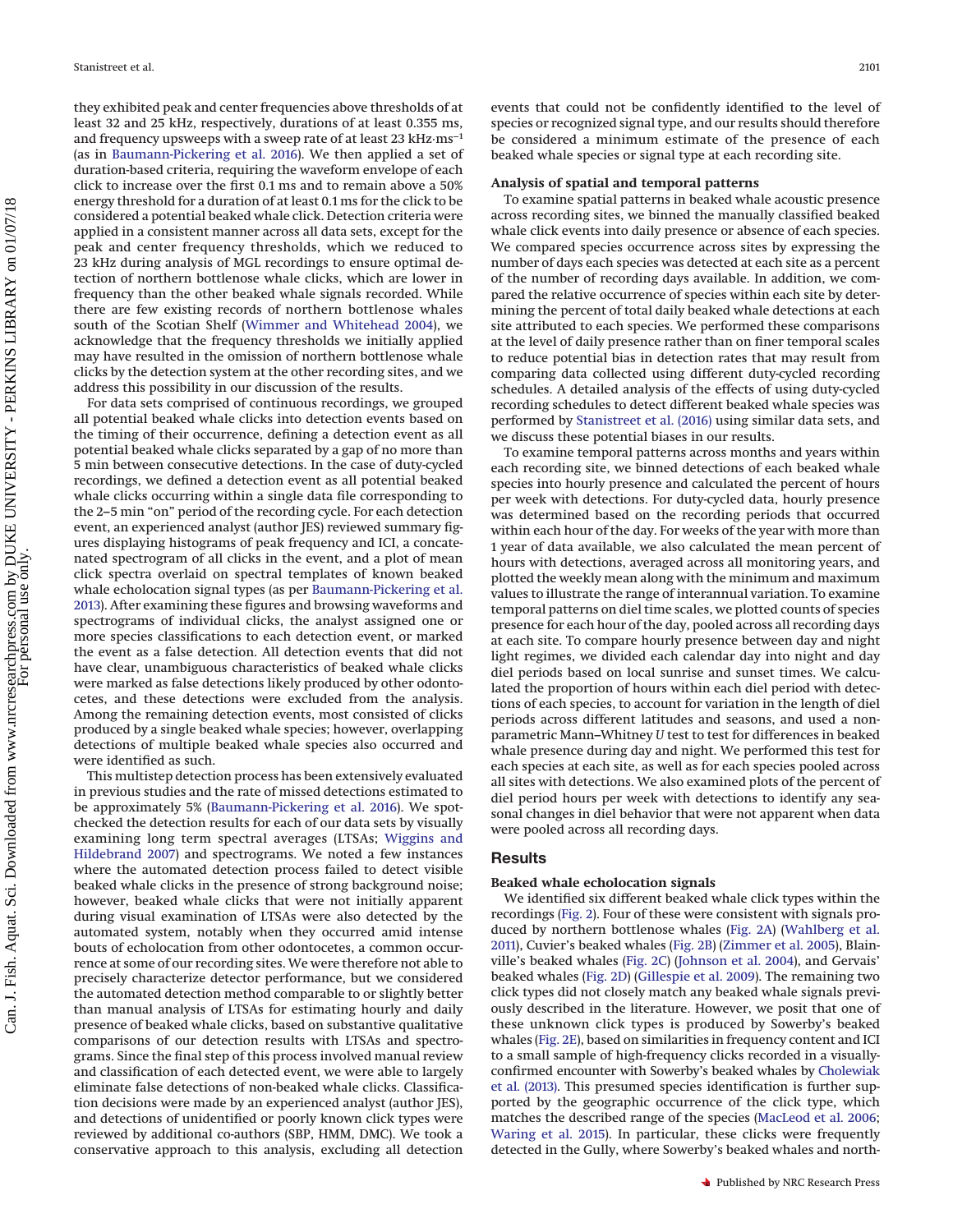<span id="page-4-0"></span>**Fig. 2.** Example waveforms (upper panels) and spectrograms (lower panels) of each beaked whale click type recorded in this study. Spectrograms were calculated using a Hann window, 60 pt fast Fourier transform, and 98% overlap. Sowerby's beaked whale (panel E) clicks are labeled as such based on a posited species identification of this click type.



ern bottlenose whales are the only ziphiid species known to occur regularly [\(Whitehead 2013\)](#page-11-15). We thus refer to this click type as Sowerby's beaked whale throughout this paper. The second unidentified click type had a similar spectral shape to clicks produced by Blainville's beaked whales, but was higher in frequency, with a peak frequency around 38 kHz [\(Fig. 2F\)](#page-4-0). These click events were also differentiated from typical Blainville's beaked whale clicks by shorter click durations and slightly longer ICIs. We refer to this click type as "BW38" and the species remains unknown.

# **Spatial patterns**

We analyzed 2642 days of recordings, and detected beaked whale signals at all six recording sites. Two to four different click types were present at each site, and we observed considerable variation in relative species occurrence across the study region. [Figure 3](#page-5-0) shows the daily presence of each species at each site as a percentage of the number of recording days; [Fig. 4](#page-5-1) shows the daily presence of each species as a percentage of all beaked whale detection days at each site.

The highest levels of beaked whale presence occurred at MGL, even though the recordings at this site were collected at relatively low duty cycles (see [Table 1](#page-2-0) for details). Two beaked whale species were nearly always present at this location: northern bottlenose whales, detected on all 605 recording days, and Sowerby's beaked whales, detected on 95% of the 286 days with high-frequency data. Data for the remaining 319 days at MGL were collected at a sampling rate of 128 kHz, providing insufficient recording bandwidth to reliably detect the higher-frequency Sowerby's beaked whale clicks. Cuvier's beaked whales were present less frequently at MGL, and were detected on 26% of the 605 recording days, although their daily presence may be underestimated as a result of the duty-cycled recordings, which are likely to have greater effects

on the assessment of daily presence of rarely detected species [\(Stanistreet et al. 2016\)](#page-11-11).

The Georges Bank (GBK) and Norfolk Canyon (NFC) sites were characterized by lower overall beaked whale presence, with no species detected across a majority of recording days. At GBK, Sowerby's and Cuvier's beaked whales were detected on 15% and 13% percent of the 304 recording days, respectively, and Gervais' beaked whales were detected only once. Based on analyses by [Stanistreet et al. \(2016\),](#page-11-11) it is likely that these results significantly underestimate daily presence, particularly of the *Mesoplodon* species, since data at this site were collected using a low duty cycle (less than 10% recording time; see [Table 1\)](#page-2-0). At NFC, recordings were made continuously, and Sowerby's, Cuvier's, and Gervais' beaked whales were detected on 36%, 20%, and 15% of the 289 recording days, respectively.

In contrast, beaked whale detections at both the Cape Hatteras (HAT) and Onslow Bay (ONB) sites were dominated by a single species present on nearly all recording days. At HAT, Cuvier's beaked whales were detected on 96% of the 734 recording days, with Gervais' beaked whales detected on 35% of days, Blainville's beaked whales on 1% of days, and a single detection of Sowerby's beaked whales (0.14% of days). At ONB, Gervais' beaked whales were detected on 97% of the 432 recording days, together with infrequent detections of Cuvier's (6% of days) and Blainville's (5% of days) beaked whales and the unknown BW38 click type (1.4% of days). Recordings at ONB employed a 50% duty cycle (5 min of recording time per 10 min cycle period), and beaked whale daily presence may therefore be slightly underestimated. However, this duty cycle is unlikely to have significantly reduced the daily detection rates of either Gervais' or Cuvier's beaked whales at this site, since Gervais' clicks were commonly present throughout multiple hours of the days, and Cuvier's clicks are usually detected for more than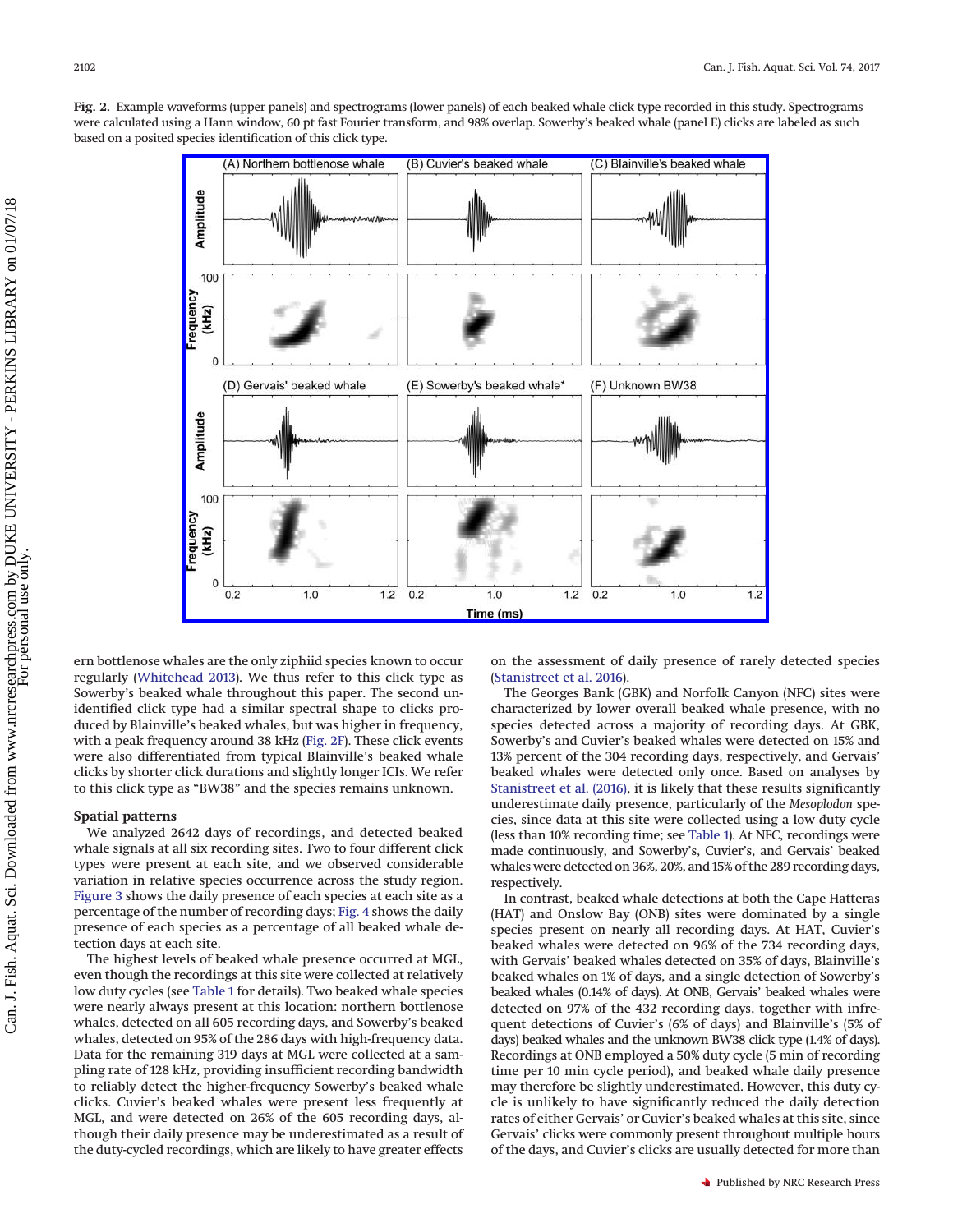N. Bottlenose Sowerby's **MGL** Cuvier's Gervais' **Blainville's**  $n = 605$ **BW38** N. Bottlenose Sowerby's GBK Cuvier's Gervais' **Blainville's**  $n = 304$ **BW38** N. Bottlenose Sowerby's Cuvier's **NFC** Gervais' **Blainville's**  $n = 289$ Species **BW38** N. Bottlenose Sowerby's Cuvier's **HAT** Gervais' **Blainville's**  $n = 734$ **BW38** N. Bottlenose Sowerby's **ONB** Cuvier's Gervais' **Blainville's**  $n = 432$ **BW38** N. Bottlenose Sowerby's Cuvier's XAL Gervais' **Blainville's** I  $n = 278$ **BW38**  $25$  $75$ 50 100  $\pmb{0}$ Percent of recording days

<span id="page-5-0"></span>**Fig. 3.** Percentage of total recording days (*n*) at each site with detections of each beaked whale species. Recording sites are shown from north (top) to south (bottom): Mid-Gully (MGL), Georges Bank (GBK), Norfolk Canyon (NFC), Cape Hatteras (HAT), Onslow Bay (ONB), and Jacksonville (JAX). [Colour online.]

<span id="page-5-1"></span>**Fig. 4.** Percentage of total beaked whale detection days (*n*) at each site attributed to each species. Recording sites are shown from north (top) to south (bottom): Mid-Gully (MGL), Georges Bank (GBK), Norfolk Canyon (NFC), Cape Hatteras (HAT), Onslow Bay (ONB), and Jacksonville (JAX). At MGL, the relative percentages shown are based only on detection days with a sufficient sample rate to detect all beaked whale click types. [Colour online.]

 $n = 643$ 

 $n = 85$ 

**Species** 

N. Bottlenose

**MGL** 

**GBK** 

**NFC** 

**HAT** 

ONB

**JAX** 

 $\bf{0}$ 

Site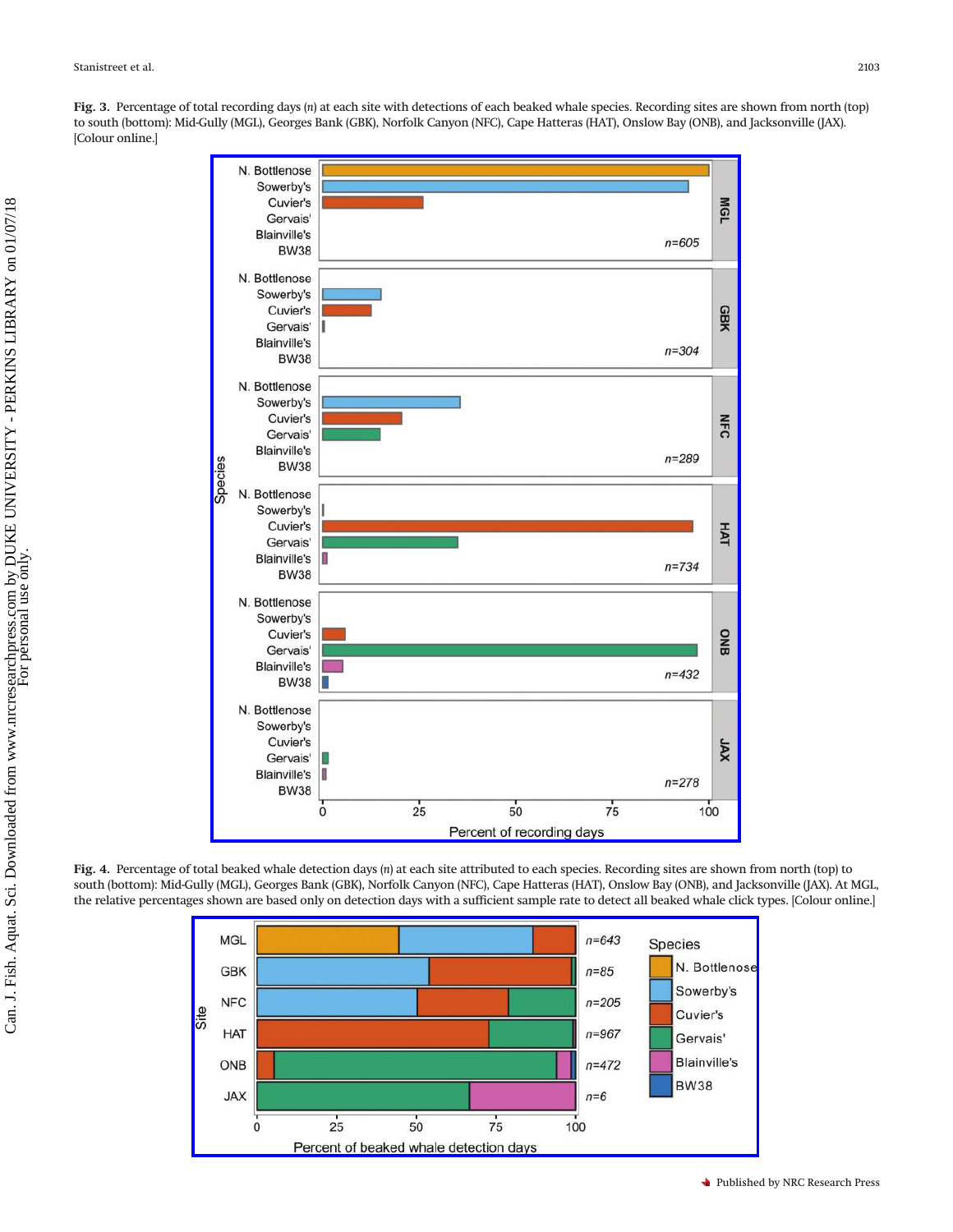<span id="page-6-0"></span>**Fig. 5.** Percentage of hours per week with beaked whale detections at each recording site across all monitoring periods. Note that *y*-axis scales differ. Zero values are not plotted to distinguish between absence and low levels of presence. Years are indicated above each panel and separated by dotted lines. Dark gray shading indicates periods with no recording effort, light gray shading (top panel) indicates periods with data collected at a sampling rate insufficient for detecting Sowerby's beaked whale clicks. [Colour online.]



5 min at a time [\(Stanistreet et al. 2016\)](#page-11-11). Finally, we found the lowest overall beaked whale presence at the Jacksonville (JAX) recording site, where Gervais' and Blainville's beaked whales were detected on only four (1.4%) and two (0.7%) of the 278 recording days, respectively.

We observed substantial overlap among species' ranges, as well as apparent latitudinal gradients in the relative occurrence of some species across the study region [\(Figs. 3](#page-5-0) and [4\)](#page-5-1). Northern bottlenose whales and Sowerby's beaked whales exhibited the most boreal distributions, with detections of northern bottlenose whales occurring only at MGL, and detections of Sowerby's beaked whales extending from MGL as far south as NFC, with a single detection at HAT. Cuvier's and Gervais' beaked whales occupied the broadest latitudinal ranges within the study region, with Cuvier's beaked whales exhibiting a more northerly distribution (MGL to ONB) and Gervais' a more southerly distribution (GBK to JAX). The ranges of these two species overlapped substantially, and both species occurred at four of the six recording sites, but they exhibited strongly contrasting levels of occurrence at HAT and ONB off North Carolina [\(Figs. 3](#page-5-0) and [4\)](#page-5-1). Blainville's beaked whales appeared to be restricted to the southern portion of the study region (HAT to JAX), and were not commonly detected at any recording site. Finally, the unknown BW38 click type was detected only at ONB.

#### **Seasonal and diel patterns**

Data were available across multiple years at MGL, HAT, and ONB, with some gaps in monitoring coverage between successive recorder deployments. At each of the remaining sites, data were available from a single deployment spanning approximately 10 months. None of the species recorded exhibited strong evidence of seasonality, and relative species occurrence within each site was generally consistent over time (i.e., the species with the highest weekly occurrence typically remained highest throughout the recording periods) [\(Fig. 5\)](#page-6-0).

The only seasonal pattern that we observed consistently across multiple years occurred at MGL, where there was a brief decrease in northern bottlenose whale detections during July in both consecutive monitoring years [\(Figs. 5](#page-6-0) and [6\)](#page-7-0). In 2014, when highfrequency recordings were available, we observed an increase in Sowerby's beaked whale detections starting in June and continuing through August. Cuvier's beaked whales were detected at low levels throughout the year.

Data at GBK, NFC, and JAX consisted of only a single year of monitoring, which limited our ability to draw inferences regarding temporal patterns on seasonal scales. On average, Sowerby's, Cuvier's, and Gervais' beaked whales were each detected in less than 1% of hours per week at GBK and less than 3% of hours per week at NFC. At JAX, there were sporadic detections of Gervais' beaked whales only in February, April, and May, and Blainville's beaked whales only in November and December. In [Figs. 5](#page-6-0) and [6](#page-7-0) we use a reduced *y*-axis scale to show the temporal occurrence of beaked whales at these three sites. Again, it is important to note that the GBK recordings were collected at a low duty cycle, thus hourly presence is likely significantly underestimated.

At HAT, beaked whale presence was fairly consistent throughout the year, characterized by detections of Cuvier's beaked whales in a mean of 33% (±14%) of hours per week, and detections of Gervais' beaked whales in a mean of 3.8% (±4.6%) of hours per week. No clear seasonal patterns were apparent in the mean detection rates per week of the year [\(Fig. 6\)](#page-7-0). At ONB, the mean detection rate of Gervais' beaked whales was 41% (±19%) of hours per week, and appeared to be slightly higher during the months of September to March and lower from April to August, though for most time periods we lacked replicate years of monitoring at this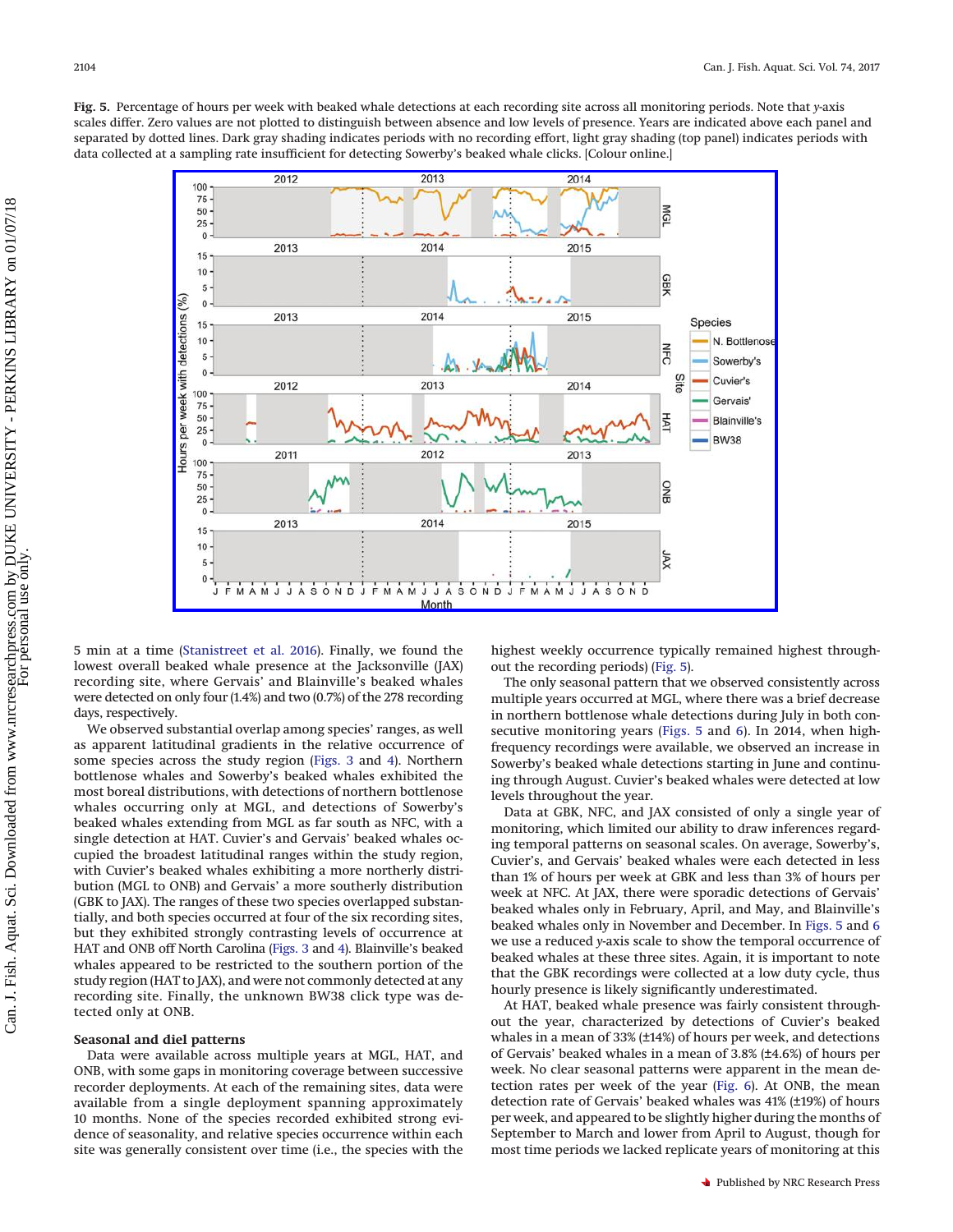<span id="page-7-0"></span>**Fig. 6.** Mean percentage of hours per week of the year with beaked whale detections, averaged across all years with data. Thin studded lines indicate weekly detection rates during time periods with one year of data; bold lines indicate mean values during time periods with 2–3 years of data, and shaded ribbons show the range of values from minimum to maximum across years. Note that *y*-axis scales differ. Zero values are not plotted to distinguish between absence and low levels of presence. Dark gray shading indicates periods with no recording effort, light gray shading (top panel) indicates periods with data collected at a sampling rate insufficient for detecting Sowerby's beaked whale clicks. [Colour online.]



site [\(Fig. 6\)](#page-7-0). Sporadic detections of Cuvier's, Blainville's, and BW38 signals also occurred throughout the year.

For most species and sites, we detected similar rates of hourly presence across day and night diel periods, and did not observe distinct diel patterning (see online Supplementary material, Figs. S1 and S2<sup>1</sup>). Significantly higher daytime presence occurred only for Sowerby's beaked whales at GBK (Mann–Whitney *U* test, *W* = 1669.5, *p* = 3.12 × 10<sup>-4</sup>) and Gervais' beaked whales at HAT (Mann–Whitney *U* test, *W* = 37 812, *p* = 0.039). However, sample sizes were limited, especially in the former case, and more data are needed to assess the biological significance of these patterns. At MGL, northern bottlenose whales exhibited significantly higher nighttime presence (Mann–Whitney *U* test, *W* = 152 230,  $p = 2.46 \times 10^{-7}$ , and this result appeared to be driven mainly by seasonal differences in day and night detection rates occurring from February through April in both consecutive years of monitoring, with no discernible diel patterning throughout the rest of the year (Fig. S[31](#page-7-1)).

# **Discussion**

The results of our study provide a new perspective on the occurrence and distribution of beaked whale species along the western North Atlantic shelf break. Despite their oft-cited status as "rare and elusive" species, beaked whales were acoustically detected regularly throughout most of the study region, suggesting that low sighting rates in traditional visual surveys reflect inherent difficulties in observing beaked whales at sea rather than their rarity of occurrence within the region. In fact, beaked whales were a common component of the acoustic record at most of the sites we sampled.

We recorded clicks produced by four of the six beaked whale species known to inhabit the North Atlantic, as well as a click type likely produced by Sowerby's beaked whales. This posited species identification remains to be conclusively confirmed with additional field recordings or animal-borne acoustic tags, but represents an important new finding, since this click type was regularly recorded at several sites and may provide new insight into the occurrence of Sowerby's beaked whales.

<span id="page-7-1"></span><sup>1</sup> Supplementary data are available with the article through the journal Web site at [http://nrcresearchpress.com/doi/suppl/10.1139/cjfas-2016-0503.](http://nrcresearchpress.com/doi/suppl/10.1139/cjfas-2016-0503)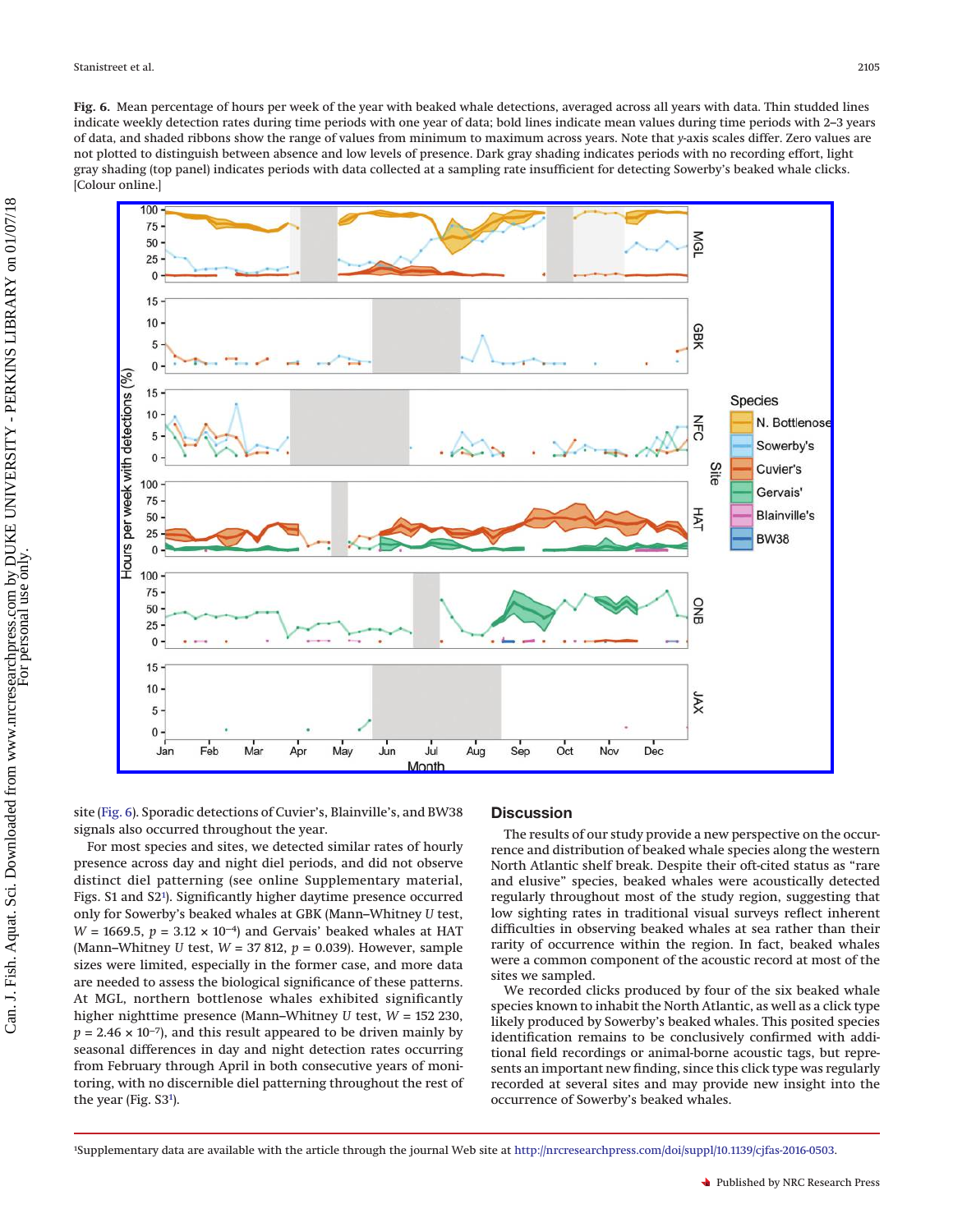The only North Atlantic beaked whale species apparently absent from the recordings was True's beaked whale (*Mesoplodon mirus*), an enigmatic species known primarily from stranded specimens. In the western North Atlantic, True's beaked whales have stranded between Newfoundland and Florida [\(Macleod 2000;](#page-10-18) [Pitman 2009\)](#page-10-12), and historically there have been few documented sightings at sea. During shipboard surveys conducted by the Northeast Fisheries Science Center in the summer of 2016 (Northeast Fisheries Science Center, unpublished data), several potential groups of True's beaked whales were identified at sea and concurrent acoustic recordings were collected during these encounters. However, quantitative analyses have not yet been conducted, and at present there are no available descriptions of True's beaked whale echolocation signals. We recorded one unidentified beaked whale click type at ONB, referred to as BW38, but there is currently no evidence linking this signal type to True's beaked whales, and more recordings are needed before we can reasonably speculate on which species produces the BW38 click type.

Our results revealed considerable spatial variation in beaked whale species' presence among recording sites. These patterns are largely consistent with prior knowledge of the latitudinal ranges of beaked whale species [\(MacLeod et al. 2006\)](#page-10-11), but also offer new insights into species-specific habitat use which merit further examination. The low but consistent acoustic presence of Cuvier's beaked whales in the Gully was surprising, as this species has rarely been encountered along the Scotian Shelf despite several decades of survey efforts [\(Whitehead 2013\)](#page-11-15). [MacLeod et al. \(2003\)](#page-10-24) hypothesized that Cuvier's beaked whales and northern bottlenose whales compete for similar prey and therefore do not occur sympatrically; in contrast, our results indicate that there is some degree of geographic overlap among these two species. The Gully is critical habitat for a small, highly resident population of northern bottlenose whales known to occupy the canyon and surrounding areas year-round [\(Fisheries and Oceans Canada 2016\)](#page-10-25), and became a federal marine protected area (MPA) in 2004 [\(DFO 2004\)](#page-10-26). [Whitehead \(2013\)](#page-11-15) documented a significant increase in the abundance of Sowerby's beaked whales in the Gully between 1998 and 2011, which he suggested might have been related to changes in the ecology of the Scotian Shelf ecosystem [\(Frank et al. 2011\)](#page-10-27), or to the reduction in human activities in the Gully region after MPA protections were implemented, including a decrease in anthropogenic noise. It is possible that the presence of Cuvier's beaked whales in the Gully during the 2012–2014 monitoring period represents a similar, recent trend toward increasing use of this habitat by a species that was not historically present. A confirmed sighting of Cuvier's beaked whales during the summer of 2015 represents the first known visual record of this species inside the Gully (H. Whitehead, unpublished data).

We report northern bottlenose whale detections only at MGL, but acknowledge the possibility that northern bottlenose whales were present and not detected at our other recording sites, since the detection criteria were not adjusted to optimally detect the lower-frequency clicks of this species in all data sets. However, northern bottlenose whales have very rarely been sighted south of the Scotian Shelf, with the southernmost sighting occurring east of New Jersey during the 1980s [\(Reeves et al. 1993;](#page-10-28) [Wimmer and](#page-11-10) [Whitehead 2004\)](#page-11-10). The geographic range of this species is better known than many of the other Atlantic beaked whale species, since they are easier to observe and identify at sea due to their larger size and tendency to approach vessels [\(Barlow et al. 2006\)](#page-10-29). It is highly unlikely that northern bottlenose whales occur at any recording site south of GBK, where the low duty cycle limited our ability to record rare events regardless of the click detection parameters used. Nevertheless, we note that our description of the occurrence of this species within our study region may be incomplete and recommend that future recordings collected off the northeastern US be analyzed for northern bottlenose whale clicks.

To the south along the US east coast, we observed remarkably different levels of presence of Cuvier's and Gervais' beaked whales at HAT and ONB, located just 200 km apart at similar depths along the continental slope. This pattern remained consistent across multiple years of monitoring. The degree to which this apparent habitat partitioning may relate to foraging preferences and the distributions of prey resources is uncertain, as the diets of both species are poorly known [\(MacLeod et al. 2003\)](#page-10-24). HAT is considered an important biogeographic boundary due to the convergence of distinct water masses, which may affect the assemblages of demersal squid and fish species present north and south of this boundary (e.g., [Briggs and Bowen 2012;](#page-10-30) [Pappalardo et al. 2015\)](#page-10-31). Further data on the diets of individual beaked whale species, as well as the ecology of their prey, could help shed light on the patterns observed. For now, we simply note that there is clear spatial patterning in the use of slope habitats at similar depth strata by co-occurring beaked whale species.

The dearth of beaked whale detections at JAX is likely related to the bathymetry of the continental margin off the southeastern US. The area beyond the continental shelf is characterized by the Blake Plateau, a relatively flat region of intermediate depth (500– 1000 m) that extends 375 km offshore before steeply dropping off to the deep ocean basin. Beaked whales are often associated with complex topography, including steep shelf edges and canyons [\(Waring et al. 2001;](#page-11-4) [MacLeod and Zuur 2005\)](#page-10-32), and we hypothesize that higher beaked whale presence likely occurs along the outer edge of the Blake Plateau, where oceanographic and bathymetric characteristics are more similar to continental slope environments further north. The Blake Plateau extends almost to the edge of the US Exclusive Economic Zone and little survey effort has been conducted near the outer edge, but habitat modeling performed by [Roberts et al. \(2016\)](#page-10-15) also predicted higher beaked whale abundance along this outer slope than along the continental shelf break further inshore.

Previously, most data on beaked whale occurrence in the western North Atlantic has come from shipboard and aerial surveys conducted primarily during the spring and summer months, when weather conditions are most favorable for survey effort. In many areas there is little to no information on species occurrence during other times of year [\(Waring et al. 2014\)](#page-11-5). In the present study, we did not find strong seasonal variation in beaked whale occurrence at most recording sites, and species were generally present at similar levels year-round, which we believe is an important finding given the difficulty of conducting visual surveys outside of the spring and summer months. Temporal coverage was limited to a single year or included substantial gaps at several of our monitoring sites, and data from additional years may be necessary to reveal subtler seasonal or interannual trends. However, results from large-scale PAM in the North Pacific demonstrated a similar lack of temporal patterning in the detection of beaked whale acoustic signals [\(Baumann-Pickering et al. 2014\)](#page-10-17), and coordinated seasonal movements have not been documented in any beaked whale species. Studies utilizing photographic identification or animal-borne satellite telemetry tags have revealed a high degree of site fidelity within some beaked whale populations, including Cuvier's and Blainville's beaked whales in Hawai'i [\(McSweeney](#page-10-33) [et al. 2007;](#page-10-33) [Schorr et al. 2010\)](#page-11-16), Blainville's beaked whales in the Bahamas [\(Claridge 2013\)](#page-10-34), and northern bottlenose whales in Nova Scotia [\(Hooker et al. 2002;](#page-10-35) [Wimmer and Whitehead 2004\)](#page-11-10). Preliminary results from ongoing research off HAT, North Carolina have suggested a similar pattern for Cuvier's beaked whales at this site, with satellite-tagged individuals remaining within a small core area along the continental slope for weeks or months at a time [\(Baird et al.](#page-10-36) [2016\)](#page-10-36). The consistent year-round acoustic presence we documented provides further evidence that Cuvier's beaked whales are highly resident at this location.

The absence of clear diel patterning in the hourly acoustic presence of beaked whale echolocation signals at most recording sites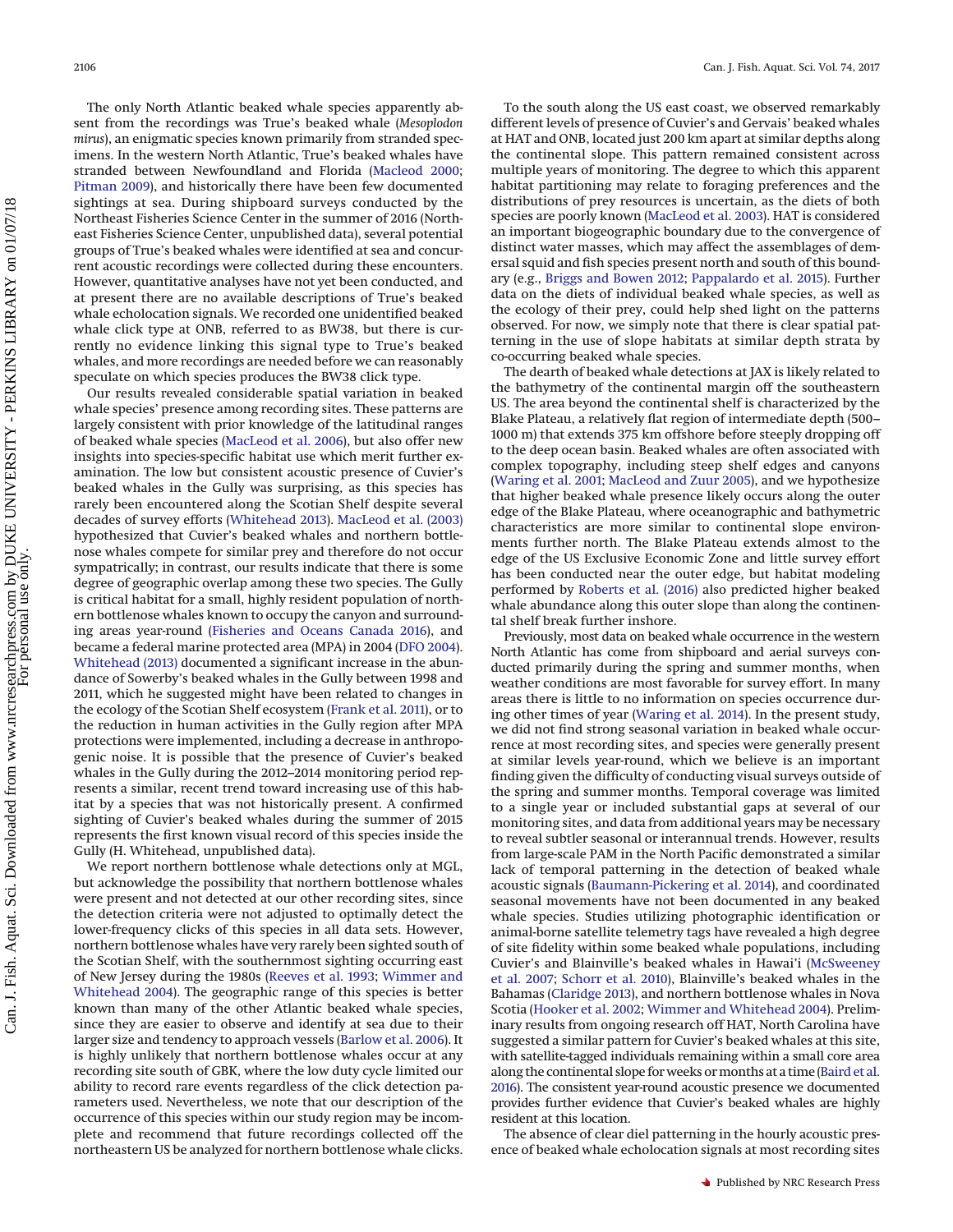suggests that the species recorded generally perform foraging dives throughout the day and night in these areas. Diel pattern analyses were based only on hourly acoustic presence within day and night diel periods, and do not provide a detailed comparison of relative foraging effort across all hours of the day, which would require analysis at a finer temporal scale or the use of a different metric, such as click rates. Previous studies examining the diving behavior of Cuvier's and Blainville's beaked whales found that individuals of these species performed deep foraging dives at similar rates during night and day [\(Baird et al. 2008;](#page-10-37) [Schorr et al.](#page-11-17) [2014\)](#page-11-17). Little is known about the foraging behavior or diving patterns of Gervais' and Sowerby's beaked whales. [Moors \(2012\)](#page-10-38) found evidence of higher nighttime click rates and seasonal variation in the diel behavior of northern bottlenose whales, similar to our results for this species, but it is unknown whether these patterns are driven by prey availability, predator avoidance, social behavior, or some combination of factors.

There are several sources of uncertainty that are important to consider when interpreting the results of this study. Firstly, the range over which beaked whale clicks are detected may vary between recording sites due to differences in hydrophone depth and instrument sensitivity. In general, detection ranges for beaked whale clicks are expected to be fairly small due to the rapid attenuation of high frequency sound [\(Zimmer et al. 2008;](#page-11-18) [Küsel et al.](#page-10-39) [2011\)](#page-10-39). [Hildebrand et al. \(2015\)](#page-10-40) estimated that beaked whale clicks are detected with certainty only within a few hundred meters of a bottom-mounted HARP, with a maximum detection range of no more than 3.5 km for on-axis clicks directed at the hydrophone. While these ranges were found to be invariant across monitoring sites, our study included a broader range of depths and two instrument types with different sensitivities, which may result in greater variation in site-specific detection ranges.

Secondly, the effects of species-specific behavior on detection rates of beaked whales on bottom-mounted recorders are largely unknown. Quantitative estimates of the probability of detecting each species at each recording site would require detailed information on the acoustic behavior of each species during foraging dives, including source levels and directionality of clicks as well as rates of click production and patterns of movement during dives (see [Hildebrand et al. 2015\)](#page-10-40). For most beaked whale species this information does not exist, or is available only from a small number of individuals sampled at specific locations. We caution that our results should only be interpreted as the amount of time one or more individuals of a species were present and acoustically active at a site, and do not necessarily provide an indication of relative abundance, since we do not know the number of individuals present.

Lastly, we classified beaked whale clicks based on existing information on click types and acoustic behavior. Prior studies have shown that many beaked whale species produce a stereotyped echolocation signal type that is stable across geographic regions [\(Baumann-Pickering et al. 2014\)](#page-10-17). However, we acknowledge that scientific understanding of the acoustic behavior of most beaked whale species is far from complete, particularly for True's, Sowerby's, and Gervais' beaked whales in the Atlantic Ocean. Collecting additional data on the acoustic behavior of these species may allow further insight to be gained from PAM data in the future.

While there are many remaining gaps in our scientific knowledge of beaked whale ecology, PAM is a useful method for obtaining species-specific presence data, and can be a valuable tool for identifying important beaked whale habitats. Although PAM methods do not allow detection of silent animals, numerous studies have shown that echolocation is a consistent feature of deep foraging dives performed by Cuvier's [\(Johnson et al. 2004;](#page-10-21) [Tyack](#page-11-3) [et al. 2006\)](#page-11-3) and Blainville's [\(Johnson et al. 2004,](#page-10-21) [2006,](#page-10-41) [Madsen](#page-10-42) [et al. 2005,](#page-10-42) [2013;](#page-10-43) [Tyack et al. 2006;](#page-11-3) [Arranz et al. 2011\)](#page-9-0) beaked whales, and it is reasonable to assume that echolocation is an essential aspect of foraging for all beaked whale species. Acoustic

detections on bottom-mounted recorders can therefore be considered a proxy for foraging activity, providing insight into species' ecology. We suggest that, in addition to MGL, which is known critical habitat for beaked whales, HAT and ONB should also be considered important beaked whale habitats, with at least one species present in these areas on more than 95% of days throughout the year. By contrast, JAX appears to be an area infrequently visited by foraging beaked whales, which is an important result due to the potential for future acoustic disturbance at this site. Installation of a new Undersea Warfare Training Range by the US Navy is currently underway just inshore of the recording site, and the collection of baseline data on species occurrence before this range becomes operational is critical to assess potential effects of increased human activity and sonar use in this region. While these effects may extend beyond the range over which beaked whale clicks were detected on the HARP, our results provide an initial baseline for this site and support previous research suggesting that the inner continental slope and Blake Plateau region may not provide quality foraging habitat for beaked whales [\(Roberts et al. 2016\)](#page-10-15).

In summary, our study revealed the year-round presence of multiple beaked whale species along the western North Atlantic continental slope, including nearly continuous beaked whale presence at three of the six monitoring sites. These results provide insight into variations in the relative occurrence of beaked whale species, and help advance our limited understanding of the distribution of species in the genus *Mesoplodon*. We observed distinct differences in habitat use among species throughout the study region, and we reiterate the importance of improving speciesspecific information on the ecology, distribution, and habitat preferences of beaked whales, particularly when considering the potential effects of anthropogenic noise. Assessment of populationlevel effects of anthropogenic disturbance is challenging for any cetacean species, and particularly problematic for beaked whales, due to the low encounter rates during visual surveys [\(Taylor et al.](#page-11-19) [2007\)](#page-11-19). We did not attempt to estimate species' abundance, although methods are being developed to use PAM data for that purpose [\(Marques et al. 2009;](#page-10-44) [Hildebrand et al. 2015\)](#page-10-40). Instead, we demonstrate the utility of PAM to estimate baseline levels of occurrence of beaked whale species across broad spatial scales and at high temporal resolutions, facilitating the detection of changes in distributions and habitat use over time. Critically, and unlike the results of many visual surveys, our results are species-specific, improving the information available to managers for assessing and mitigating potential threats to these species.

## **Acknowledgements**

We thank T. Boynton, Z. Swaim, J. Dunn, H. Foley, R. Griswold, J. Hurwitz, E. O'Neill, B. Thayre, S. Wiggins, J. Trickey, A. Cogswell, J. Bartholette, A. Hartling, B. Martin, C. Whitt, and JASCO Applied Sciences for logistical support and assistance with instrument deployments and data processing. We also thank A. Izzi, J. Prezioso, and the crew of the NOAA Ship *Henry Bigelow* for their assistance with the deployment and recovery of the Georges Bank AMAR. Funding for HARP data collection was provided by US Fleet Forces Command with technical support from Naval Facilities Engineering Command Atlantic. Funding for AMAR data collection was provided by the US Navy's N45 Environmental Readiness Division and by Fisheries and Oceans Canada's Strategic Program for Ecosystem-Based Research and Advice and Species at Risk program. JES was supported in part by a National Defense Science and Engineering Graduate Fellowship. Lastly, we thank the anonymous reviewers for helpful comments that improved this paper.

# **References**

<span id="page-9-0"></span>[A](http://www.nrcresearchpress.com/action/showLinks?doi=10.1139%2Fcjfas-2016-0503&pmid=22163295&crossref=10.1371%2Fjournal.pone.0028353&citationId=p_1_1)rranz, P., Aguilar de Soto, N., Madsen, P.T., Brito, A., Bordes, F., and Johnson, M.P. 2011. Following a foraging fish-finder: diel habitat use of Bla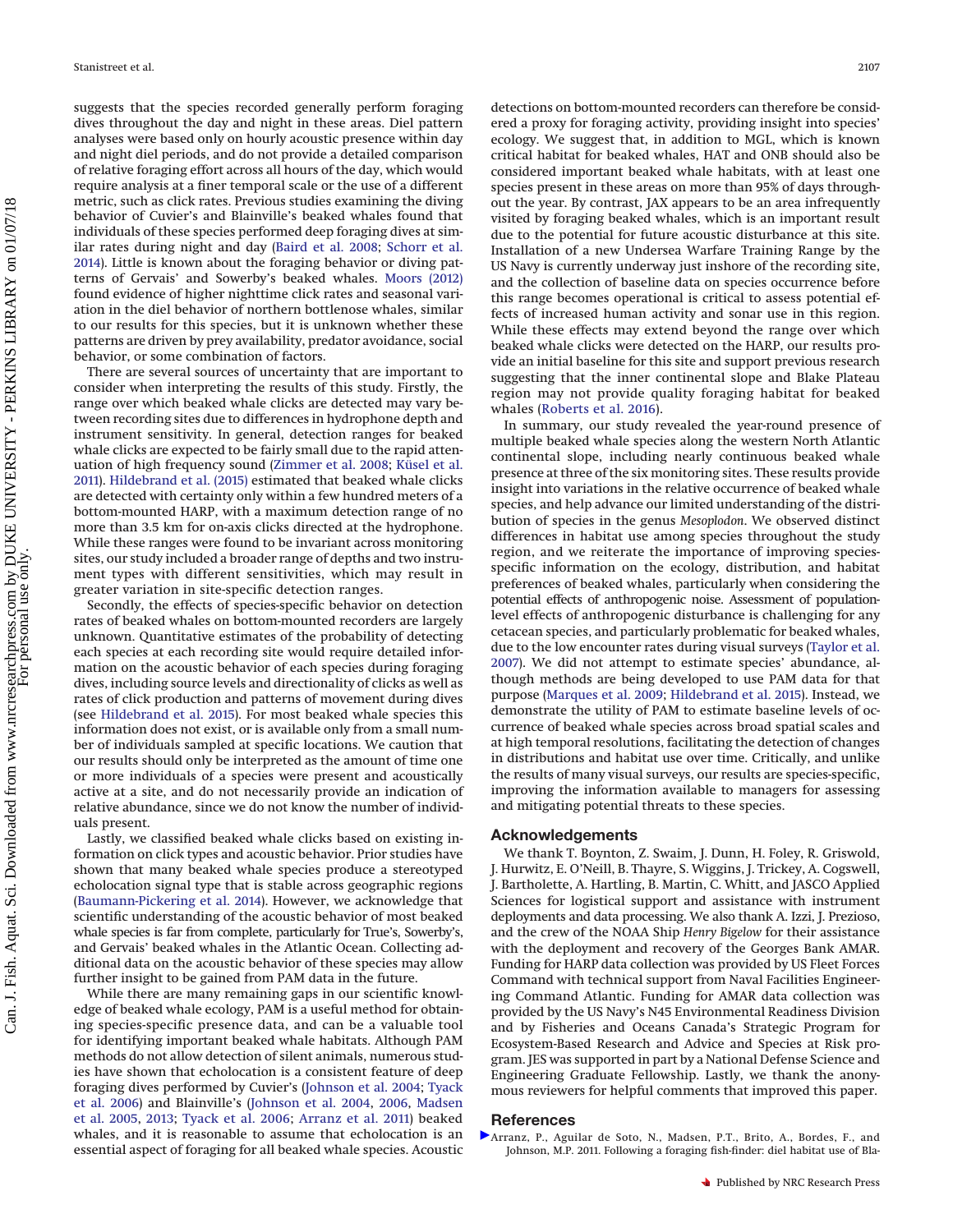inville's beaked whales revealed by echolocation. PLoS ONE, **6**(12): e28353. doi[:10.1371/journal.pone.0028353.](http://dx.doi.org/10.1371/journal.pone.0028353) PMID[:22163295.](http://www.ncbi.nlm.nih.gov/pubmed/22163295)

- <span id="page-10-9"></span>[B](http://www.nrcresearchpress.com/action/showLinks?doi=10.1139%2Fcjfas-2016-0503&system=10.1139%2Fz06-095&isi=000241526400007&citationId=p_2_1)aird, R.W., Webster, D.L., McSweeney, D.J., Ligon, A.D., Schorr, G.S., and Barlow, J. 2006. Diving behaviour of Cuvier's (*Ziphius cavirostris*) and Blainville's (*Mesoplodon densirostris*) beaked whales in Hawai'i. Can. J. Zool. **84**(8): 1120–1128. doi[:10.1139/z06-095.](http://dx.doi.org/10.1139/z06-095)
- <span id="page-10-37"></span>[B](http://www.nrcresearchpress.com/action/showLinks?doi=10.1139%2Fcjfas-2016-0503&crossref=10.1111%2Fj.1748-7692.2008.00211.x&citationId=p_3_1)aird, R.W., Webster, D.L., Schorr, G.S., McSweeney, D.J., and Barlow, J. 2008. Diel variation in beaked whale diving behavior. Mar. Mammal Sci. **24**(3): 630–642. doi[:10.1111/j.1748-7692.2008.00211.x.](http://dx.doi.org/10.1111/j.1748-7692.2008.00211.x)
- <span id="page-10-36"></span>Baird, R.W., Webster, D.L., Swaim, Z., Foley, H.J., Anderson, D.B., and Read, A.J. 2016. Spatial use by odontocetes satellite tagged off Cape Hatteras, North Carolina in 2015. Final Report. Prepared for US Fleet Forces Command. Submitted to Naval Facilities Engineering Command Atlantic, Norfolk, Virginia, under Contract No. N62470-10-3011, Task Order 57 and N62470-15-8006, Task Order 07, issued to HDR Inc., Virginia Beach, Va., 28 July 2016.
- <span id="page-10-10"></span>[B](http://www.nrcresearchpress.com/action/showLinks?doi=10.1139%2Fcjfas-2016-0503&crossref=10.1111%2Fmms.12205&citationId=p_5_1)arlow, J. 2015. Inferring trackline detection probabilities, g(0), for cetaceans from apparent densities in different survey conditions. Mar. Mammal Sci. **31**(3): 923–943. doi[:10.1111/mms.12205.](http://dx.doi.org/10.1111/mms.12205)
- <span id="page-10-29"></span>Barlow, J., Ferguson, M.C., Perrin, W.F., Gerrodette, T., Joyce, G., Macleod, C.D., Mullin, K., Palka, D.L., and Waring, G. 2006. Abundance and densities of beaked and bottlenose whales (family Ziphiidae). J. Cetac. Res. Manage. **7**(3): 263–270. doi[:10.1111/j.1748-7692.1997.tb00656.x.](http://dx.doi.org/10.1111/j.1748-7692.1997.tb00656.x)
- <span id="page-10-16"></span>[B](http://www.nrcresearchpress.com/action/showLinks?doi=10.1139%2Fcjfas-2016-0503&pmid=23967959&crossref=10.1121%2F1.4817832&citationId=p_7_1)aumann-Pickering, S., McDonald, M.A., Simonis, A.E., Solsona Berga, A., Merkens, K.P.B., Oleson, E.M., Roch, M.A., Wiggins, S.M., Rankin, S., Yack, T.M., and Hildebrand, J.A. 2013. Species-specific beaked whale echolocation signals. J. Acoust. Soc. Am. **134**(3): 2293–2301. doi[:10.1121/1.4817832.](http://dx.doi.org/10.1121/1.4817832) PMID[:23967959.](http://www.ncbi.nlm.nih.gov/pubmed/23967959)
- <span id="page-10-17"></span>[B](http://www.nrcresearchpress.com/action/showLinks?doi=10.1139%2Fcjfas-2016-0503&pmid=24465877&crossref=10.1371%2Fjournal.pone.0086072&citationId=p_8_1)aumann-Pickering, S., Roch, M.A., Brownell, R.L., Jr., Simonis, A.E., McDonald, M.A., Solsona-Berga, A., Oleson, E.M., Wiggins, S.M., and Hildebrand, J.A. 2014. Spatio-temporal patterns of beaked whale echolocation signals in the North Pacific. PLoS ONE, **9**(1): e86072. doi[:10.1371/journal.](http://dx.doi.org/10.1371/journal.pone.0086072) [pone.0086072.](http://dx.doi.org/10.1371/journal.pone.0086072) PMID[:24465877.](http://www.ncbi.nlm.nih.gov/pubmed/24465877)
- <span id="page-10-20"></span>[B](http://www.nrcresearchpress.com/action/showLinks?doi=10.1139%2Fcjfas-2016-0503&crossref=10.1111%2Fmms.12299&citationId=p_9_1)aumann-Pickering, S., Trickey, J.S., Wiggins, S.M., and Oleson, E.M. 2016. Odontocete occurrence in relation to changes in oceanography at a remote equatorial Pacific seamount. Mar. Mammal Sci. **32**(3): 805–825. doi[:10.1111/mms.](http://dx.doi.org/10.1111/mms.12299) [12299.](http://dx.doi.org/10.1111/mms.12299)
- <span id="page-10-30"></span>[B](http://www.nrcresearchpress.com/action/showLinks?doi=10.1139%2Fcjfas-2016-0503&crossref=10.1111%2Fj.1365-2699.2011.02613.x&citationId=p_10_1)riggs, J.C., and Bowen, B.W. 2012. A realignment of marine biogeographic provinces with particular reference to fish distributions. J. Biogeogr. **39**(1): 12–30. doi[:10.1111/j.1365-2699.2011.02613.x.](http://dx.doi.org/10.1111/j.1365-2699.2011.02613.x)
- <span id="page-10-23"></span>[C](http://www.nrcresearchpress.com/action/showLinks?doi=10.1139%2Fcjfas-2016-0503&pmid=24180799&crossref=10.1121%2F1.4823843&citationId=p_11_1)holewiak, D.M., Baumann-Pickering, S., and Van Parijs, S. 2013. Description of sounds associated with Sowerby's beaked whales (*Mesoplodon bidens*) in the western North Atlantic Ocean. J. Acoust. Soc. Am. **134**(5): 3905–3912. doi[:10.](http://dx.doi.org/10.1121/1.4823843) [1121/1.4823843.](http://dx.doi.org/10.1121/1.4823843) PMID[:24180799.](http://www.ncbi.nlm.nih.gov/pubmed/24180799)
- <span id="page-10-34"></span>Claridge, D. 2013. Population ecology of Blainville's beaked whales (*Mesoplodon densirostris*). Ph.D. thesis, University of St. Andrews.
- <span id="page-10-0"></span>Committee on Taxonomy. 2016. List of marine mammal species and subspecies [online]. Available from [www.marinemammalscience.org](http://www.marinemammalscience.org) [accessed 22 June 2016].
- <span id="page-10-1"></span>Cox, T.M., Ragen, T.J., Read, A.J., Vos, E., Baird, R.W., Balcomb, K., Barlow, J., Caldwell, J., Cranford, T.W., Crum, L., D'Amico, A., D'Spain, G.L., Fernandez, A., Finneran, J.J., Gentry, R.L., Gerth, W., Gulland, F., Hildebrand, J.A., Houser, D.S., Hullar, T., Jepson, P.D., Ketten, D.R., MacLeod, C.D., Miller, P.J.O., Moore, S.E., Mountain, D.C., Palka, D., Ponganis, P., Rommel, S.A., Rowles, T., Taylor, B., Tyack, P.L., Wartzok, D., Gisiner, R.C., Mead, J.G., and Benner, L. 2006. Understanding the impacts of anthropogenic sound on beaked whales. J. Cetac. Res. Manage. **7**(3): 177–187. doi[:10.1109/LPT.2009.2020494.](http://dx.doi.org/10.1109/LPT.2009.2020494)
- <span id="page-10-2"></span>[D](http://www.nrcresearchpress.com/action/showLinks?doi=10.1139%2Fcjfas-2016-0503&crossref=10.1578%2FAM.35.4.2009.452&citationId=p_15_1)'Amico, A., Gisiner, R.C., Ketten, D.R., Hammock, J.A., Johnson, C., Tyack, P.L., and Mead, J. 2009. Beaked whale strandings and naval exercises. Aquat. Mamm. **35**(4): 452–472. doi[:10.1578/AM.35.4.2009.452.](http://dx.doi.org/10.1578/AM.35.4.2009.452)
- <span id="page-10-13"></span><span id="page-10-6"></span>[D](http://www.nrcresearchpress.com/action/showLinks?doi=10.1139%2Fcjfas-2016-0503&crossref=10.1016%2FS0967-0637%2801%2900035-8&citationId=p_16_1)avis, R.W., Ortega-Ortiz, J.G., Ribic, C.A., Evans, W.E., Biggs, D.C., Ressler, P.H., Cady, R.B., Leben, R.R., Mullin, K.D., and Würsig, B. 2002. Cetacean habitat in the northern oceanic Gulf of Mexico. Deep Sea Res. Part I Oceanogr. Res. Pap. **49**(1): 121–142. doi[:10.1016/S0967-0637\(01\)00035-8.](http://dx.doi.org/10.1016/S0967-0637(01)00035-8)
	- DeRuiter, S.L., Southall, B.L., Calambokidis, J., Zimmer, W.M.X., Sadykova, D., Falcone, E.A., Friedlaender, A.S., Joseph, J.E., Moretti, D., Schorr, G.S., Thomas, L., and Tyack, P.L. 2013. First direct measurements of behavioural responses by Cuvier's beaked whales to mid-frequency active sonar. Biol. Lett. **9**. doi[:10.1098/rsbl.2013.0223.](http://dx.doi.org/10.1098/rsbl.2013.0223)
	- DFO. 2004. Gully marine protected area regulations.
	- Ferguson, M., Barlow, J., Reilly, S., and Gerrodette, T. 2006. Predicting Cuvier's (*Ziphius cavirostris*) and Mesoplodon beaked whale population density from habitat characteristics in the eastern tropical Pacific Ocean. J. Cetac. Res. Manage. **7**(3): 287–299.
- <span id="page-10-26"></span><span id="page-10-25"></span><span id="page-10-14"></span><span id="page-10-3"></span>[F](http://www.nrcresearchpress.com/action/showLinks?doi=10.1139%2Fcjfas-2016-0503&crossref=10.1578%2FAM.35.4.2009.435&citationId=p_20_1)iladelfo, R., Mintz, J., Michlovich, E., D'Amico, A., Tyack, P.L., and Ketten, D.R. 2009. Correlating military sonar use with beaked whale mass strandings: What do the historical data show? Aquat. Mamm. **35**(4): 435–444. doi[:10.1578/](http://dx.doi.org/10.1578/AM.35.4.2009.435) [AM.35.4.2009.435.](http://dx.doi.org/10.1578/AM.35.4.2009.435)
	- Fisheries and Oceans Canada. 2016. Recovery strategy for the Northern Bottlenose Whale (*Hyperoodon ampullatus*), Scotian Shelf population, in Atlantic Canadian waters. *In* Species at risk recovery strategy series. Fisheries and Oceans Canada.
- <span id="page-10-27"></span>[F](http://www.nrcresearchpress.com/action/showLinks?doi=10.1139%2Fcjfas-2016-0503&pmid=21796120&crossref=10.1038%2Fnature10285&citationId=p_22_1)rank, K.T., Petrie, B., Fisher, J.A., and Leggett, W.C. 2011. Transient dynamics of

an altered large marine ecosystem. Nature, **477**(7362): 86–89. doi[:10.1038/](http://dx.doi.org/10.1038/nature10285) [nature10285.](http://dx.doi.org/10.1038/nature10285) PMID[:21796120.](http://www.ncbi.nlm.nih.gov/pubmed/21796120)

- <span id="page-10-19"></span>GEBCO. 2008. General bathymetric chart of the oceans [online]. Available from [www.gebco.net.](http://www.gebco.net)
- <span id="page-10-22"></span>[G](http://www.nrcresearchpress.com/action/showLinks?doi=10.1139%2Fcjfas-2016-0503&pmid=19425681&crossref=10.1121%2F1.3110832&citationId=p_24_1)illespie, D., Dunn, C., Gordon, J., Claridge, D., Embling, C., and Boyd, I. 2009. Field recordings of Gervais' beaked whales *Mesoplodon europaeus* from the Bahamas. J. Acoust. Soc. Am. **125**(5): 3428–3433. doi[:10.1121/1.3110832.](http://dx.doi.org/10.1121/1.3110832) PMID: [19425681.](http://www.ncbi.nlm.nih.gov/pubmed/19425681)
- <span id="page-10-40"></span>[H](http://www.nrcresearchpress.com/action/showLinks?doi=10.1139%2Fcjfas-2016-0503&pmid=26559743&crossref=10.1038%2Fsrep16343&citationId=p_25_1)ildebrand, J.A., Baumann-Pickering, S., Frasier, K.E., Trickey, J.S., Merkens, K.P., Wiggins, S.M., McDonald, M.A., Garrison, L.P., Harris, D., Marques, T.A., and Thomas, L. 2015. Passive acoustic monitoring of beaked whale densities in the Gulf of Mexico. Sci. Rep. **5**: 16343. doi[:10.1038/](http://dx.doi.org/10.1038/srep16343) [srep16343.](http://dx.doi.org/10.1038/srep16343) PMID[:26559743.](http://www.ncbi.nlm.nih.gov/pubmed/26559743)
- <span id="page-10-35"></span>[H](http://www.nrcresearchpress.com/action/showLinks?doi=10.1139%2Fcjfas-2016-0503&crossref=10.3354%2Fmeps225287&isi=000173878400025&citationId=p_26_1)ooker, S.K., Whitehead, H., Gowans, S., and Baird, R.W. 2002. Fluctuations in distribution and patterns of individual range use of northern bottlenose whales. Mar. Ecol. Prog. Ser. **225**: 287–297. doi[:10.3354/meps225287.](http://dx.doi.org/10.3354/meps225287)
- <span id="page-10-21"></span>[J](http://www.nrcresearchpress.com/action/showLinks?doi=10.1139%2Fcjfas-2016-0503&crossref=10.1098%2Frsbl.2004.0208&citationId=p_27_1)ohnson, M.P., Madsen, P.T., Zimmer, W.M.X., Aguilar de Soto, N., and Tyack, P.L. 2004. Beaked whales echolocate on prey. Proc. R. Soc. B Biol. Sci. **271**(Suppl.): S383–S386. doi[:10.1098/rsbl.2004.0208.](http://dx.doi.org/10.1098/rsbl.2004.0208)
- <span id="page-10-41"></span>[J](http://www.nrcresearchpress.com/action/showLinks?doi=10.1139%2Fcjfas-2016-0503&pmid=17142692&crossref=10.1242%2Fjeb.02596&citationId=p_28_1)ohnson, M., Madsen, P.T., Zimmer, W.M.X., de Soto, N.A., and Tyack, P.L. 2006. Foraging Blainville's beaked whales (*Mesoplodon densirostris*) produce distinct click types matched to different phases of echolocation. J. Exp. Biol. **209**: 5038–5050. doi[:10.1242/jeb.02596.](http://dx.doi.org/10.1242/jeb.02596) PMID[:17142692.](http://www.ncbi.nlm.nih.gov/pubmed/17142692)
- <span id="page-10-39"></span>[K](http://www.nrcresearchpress.com/action/showLinks?doi=10.1139%2Fcjfas-2016-0503&pmid=21682386&crossref=10.1121%2F1.3583504&citationId=p_29_1)üsel, E.T., Mellinger, D.K., Thomas, L., Marques, T.A., Moretti, D., and Ward, J. 2011. Cetacean population density estimation from single fixed sensors using passive acoustics. J. Acoust. Soc. Am. **129**(6): 3610–3622. doi[:10.1121/1.3583504.](http://dx.doi.org/10.1121/1.3583504) PMID[:21682386.](http://www.ncbi.nlm.nih.gov/pubmed/21682386)
- <span id="page-10-18"></span>[M](http://www.nrcresearchpress.com/action/showLinks?doi=10.1139%2Fcjfas-2016-0503&crossref=10.1046%2Fj.1365-2907.2000.00057.x&citationId=p_30_1)acleod, C.D. 2000. Review of the distribution of Mesoplodon species (order Cetacea, family Ziphiidae) in the North Atlantic. Mamm. Rev. **30**(1): 1–8. doi[:10.1046/j.1365-2907.2000.00057.x.](http://dx.doi.org/10.1046/j.1365-2907.2000.00057.x)
- <span id="page-10-32"></span>[M](http://www.nrcresearchpress.com/action/showLinks?doi=10.1139%2Fcjfas-2016-0503&crossref=10.1007%2Fs00227-004-1546-9&citationId=p_31_1)acLeod, C.D., and Zuur, A.F. 2005. Habitat utilization by Blainville's beaked whales off Great Abaco, northern Bahamas, in relation to seabed topography. Mar. Biol. **147**(1): 1–11. doi[:10.1007/s00227-004-1546-9.](http://dx.doi.org/10.1007/s00227-004-1546-9)
- <span id="page-10-24"></span>[M](http://www.nrcresearchpress.com/action/showLinks?doi=10.1139%2Fcjfas-2016-0503&crossref=10.1017%2FS0025315403007616h&citationId=p_32_1)acLeod, C.D., Santos, M.B., and Pierce, G.J. 2003. Review of data on diets of beaked whales: evidence of niche separation and geographic segregation. J. Mar. Biol. Assoc. U.K. **83**(3): 651–665. doi[:10.1017/S0025315403007616h.](http://dx.doi.org/10.1017/S0025315403007616h)
- <span id="page-10-11"></span>MacLeod, C.D., Perrin, W.F., Pitman, R., Barlow, J., Ballance, L., D'Amico, A., Gerrodette, T., Joyce, G., Mullin, K.D., Palka, D.L., and Waring, G.T. 2006. Known and inferred distributions of beaked whale species (Cetacea: Ziphiidae). J. Cetac. Res. Manage. **7**(3): 271–286.
- <span id="page-10-42"></span>[M](http://www.nrcresearchpress.com/action/showLinks?doi=10.1139%2Fcjfas-2016-0503&pmid=15634839&crossref=10.1242%2Fjeb.01327&citationId=p_34_1)adsen, P.T., Johnson, M., de Soto, N.A., Zimmer, W.M.X., and Tyack, P. 2005. Biosonar performance of foraging beaked whales (*Mesoplodon densirostris*). J. Exp. Biol. **208**: 181–194. doi[:10.1242/jeb.01327.](http://dx.doi.org/10.1242/jeb.01327) PMID[:15634839.](http://www.ncbi.nlm.nih.gov/pubmed/15634839)
- <span id="page-10-43"></span>[M](http://www.nrcresearchpress.com/action/showLinks?doi=10.1139%2Fcjfas-2016-0503&crossref=10.1007%2Fs00359-013-0824-8&citationId=p_35_1)adsen, P.T., de Soto, N.A., Arranz, P., and Johnson, M. 2013. Echolocation in Blainville's beaked whales (*Mesoplodon densirostris*). J. Comp. Physiol. A, **199**(6): 451–469. doi[:10.1007/s00359-013-0824-8.](http://dx.doi.org/10.1007/s00359-013-0824-8)
- <span id="page-10-44"></span>[M](http://www.nrcresearchpress.com/action/showLinks?doi=10.1139%2Fcjfas-2016-0503&pmid=19354374&crossref=10.1121%2F1.3089590&citationId=p_36_1)arques, T.A., Thomas, L., Ward, J., DiMarzio, N., and Tyack, P.L. 2009. Estimating cetacean population density using fixed passive acoustic sensors: an example with Blainville's beaked whales. J. Acoust. Soc. Am. **125**(4): 1982– 1994. doi[:10.1121/1.3089590.](http://dx.doi.org/10.1121/1.3089590) PMID[:19354374.](http://www.ncbi.nlm.nih.gov/pubmed/19354374)
- <span id="page-10-33"></span>[M](http://www.nrcresearchpress.com/action/showLinks?doi=10.1139%2Fcjfas-2016-0503&crossref=10.1111%2Fj.1748-7692.2007.00135.x&citationId=p_37_1)cSweeney, D.J., Baird, R.W., and Mahaffy, S.D. 2007. Site fidelity, associations, and movements of Cuvier's (*Ziphius cavirostris*) and Blainville's (*Mesoplodon densirostris*) beaked whales off the island of Hawai'i. Mar. Mammal Sci. **23**(3): 666–687. doi[:10.1111/j.1748-7692.2007.00135.x.](http://dx.doi.org/10.1111/j.1748-7692.2007.00135.x)
- <span id="page-10-8"></span>Mead, J.G. 2009. Beaked whales, overview (Ziphiidae). *In* Encyclopedia of marine mammals. 2nd ed. *Edited by* W.F. Perrin, B. Würsig, and J.G.M. Thewissen. San Diego, Calif. pp. 94–97.
- <span id="page-10-38"></span>Moors, H.B. 2012. Acoustic monitoring of Scotian Shelf northern bottlenose whales (*Hyperoodon ampullatus*). Ph.D. thesis, Dalhousie University.
- <span id="page-10-7"></span>[M](http://www.nrcresearchpress.com/action/showLinks?doi=10.1139%2Fcjfas-2016-0503&pmid=24465477&crossref=10.1371%2Fjournal.pone.0085064&citationId=p_40_1)oretti, D., Thomas, L., Marques, T., Harwood, J., Dilley, A., Neales, B., Shaffer, J., McCarthy, E., New, L., Jarvis, S., and Morrissey, R. 2014. A risk function for behavioral disruption of Blainville's beaked whales (*Mesoplodon densirostris*) from mid-frequency active sonar. PLoS ONE, **9**(1): e85064. doi[:10.1371/journal.](http://dx.doi.org/10.1371/journal.pone.0085064) [pone.0085064.](http://dx.doi.org/10.1371/journal.pone.0085064) PMID[:24465477.](http://www.ncbi.nlm.nih.gov/pubmed/24465477)
- <span id="page-10-31"></span>[P](http://www.nrcresearchpress.com/action/showLinks?doi=10.1139%2Fcjfas-2016-0503&crossref=10.1111%2Fecog.01135&citationId=p_41_1)appalardo, P., Pringle, J.M., Wares, J.P., and Byers, J.E. 2015. The location, strength, and mechanisms behind marine biogeographic boundaries of the east coast of North America. Ecography (Cop.), **38**: 722–731. doi[:10.1111/ecog.](http://dx.doi.org/10.1111/ecog.01135) [01135.](http://dx.doi.org/10.1111/ecog.01135)
- <span id="page-10-4"></span>[P](http://www.nrcresearchpress.com/action/showLinks?doi=10.1139%2Fcjfas-2016-0503&pmid=18534632&crossref=10.1016%2Fj.marpolbul.2008.04.025&citationId=p_42_1)arsons, E.C.M., Dolman, S.J., Wright, A.J., Rose, N.A., and Burns, W.C.G. 2008. Navy sonar and cetaceans: just how much does the gun need to smoke before we act? Mar. Pollut. Bull. **56**(7): 1248–1257. doi[:10.1016/j.marpolbul.2008.04.](http://dx.doi.org/10.1016/j.marpolbul.2008.04.025) [025.](http://dx.doi.org/10.1016/j.marpolbul.2008.04.025) PMID[:18534632.](http://www.ncbi.nlm.nih.gov/pubmed/18534632)
- <span id="page-10-12"></span><span id="page-10-5"></span>[P](http://www.nrcresearchpress.com/action/showLinks?doi=10.1139%2Fcjfas-2016-0503&pmid=22880022&crossref=10.1371%2Fjournal.pone.0042535&citationId=p_43_1)irotta, E., Milor, R., Quick, N., Moretti, D., Di Marzio, N., Tyack, P., Boyd, I., and Hastie, G. 2012. Vessel noise affects beaked whale behavior: results of a dedicated acoustic response study. PLoS ONE, **7**(8): e42535. doi[:10.1371/journal.](http://dx.doi.org/10.1371/journal.pone.0042535) [pone.0042535.](http://dx.doi.org/10.1371/journal.pone.0042535) PMID[:22880022.](http://www.ncbi.nlm.nih.gov/pubmed/22880022)
	- Pitman, R. 2009. Mesoplodont whales (*Mesoplodon* spp.). *In* Encyclopedia of marine mammals. 2nd ed. *Edited by* W.F. Perrin, B. Würsig, and J.G.M. Thewissen. Academic Press, San Diego, Calif. pp. 721–726.
- <span id="page-10-28"></span>Reeves, R.R., Mitchell, E., and Whitehead, H. 1993. Status of the Northern Bottlenose Whale, *Hyperoodon ampullatus*. Can. Field-Nat. **107**(4): 490–508.
- <span id="page-10-15"></span>[R](http://www.nrcresearchpress.com/action/showLinks?doi=10.1139%2Fcjfas-2016-0503&pmid=26936335&crossref=10.1038%2Fsrep22615&citationId=p_46_1)oberts, J.J., Best, B.D., Mannocci, L., Fujioka, E., Halpin, P.N., Palka, D.L., Garrison, L.P., Mullin, K.D., Cole, T.V.N., Khan, C.B., Mclellan, W.A., Pabst, D.A., and Lockhart, G.G. 2016. Habitat-based cetacean density models